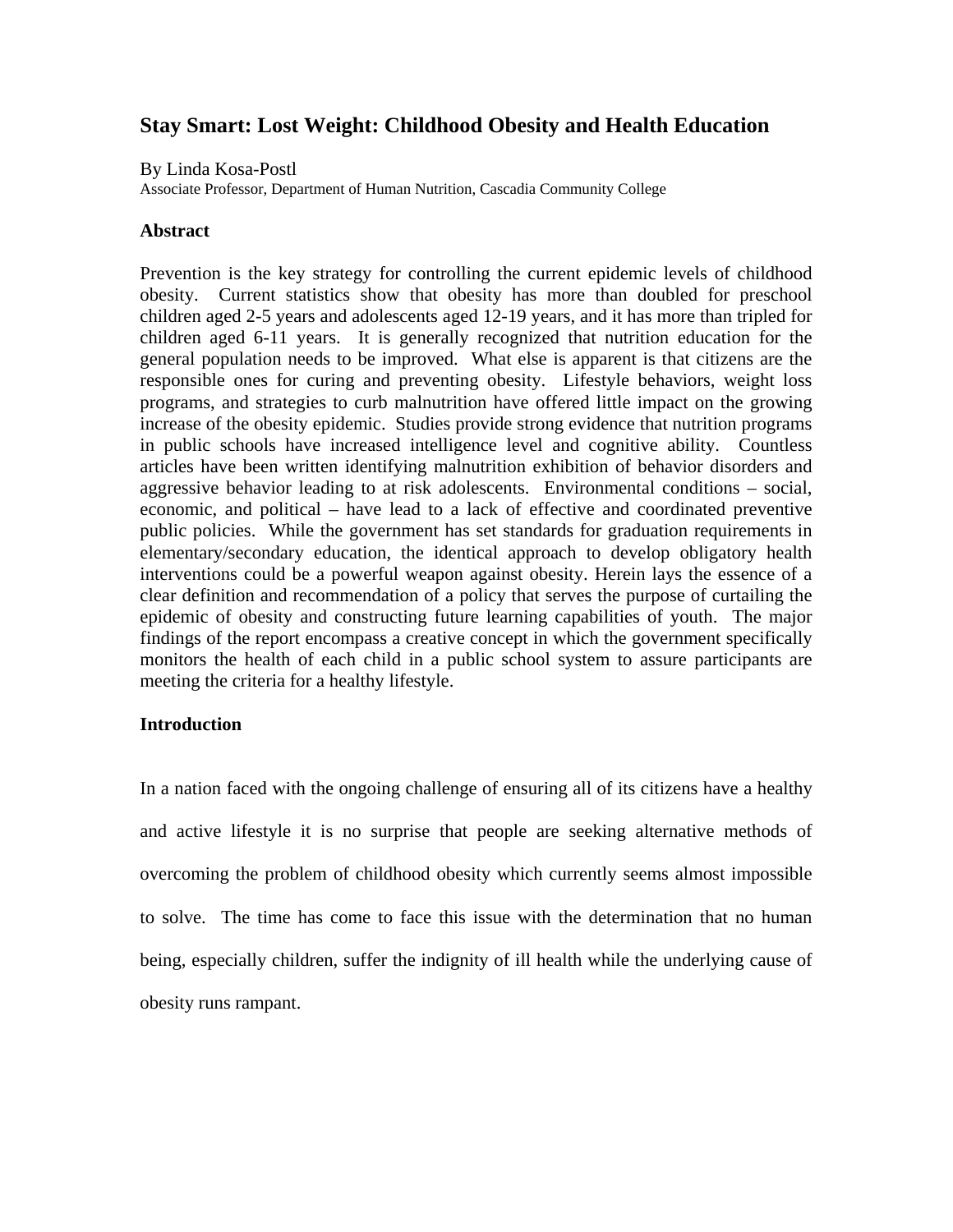Obesity is defined as the presence of excess adipose tissue. To be more definitive, any child who exceeds their height and weight above the  $75<sup>th</sup>$  percentile for age and sex while suffering from morbidity worsened by obesity should be considered obese. Countless articles have been written establishing developed countries, particularly the United States, have reached epidemic proportions in both adults and children. Between 1976 and 1991 the prevalence of overweight and obesity in the United States alone increased by 31% (Heini and Weinsier 1997), then between 1994 and 2000 it increased by another 24% (Flegal et al 2002). Data from the National Health and Nutrition Examination Survey (NHANES) substantiates the continuing increase in overweight among children during the past two decades. (Flegal et al 2004). The percentage of overweight children has nearly doubled, from 7 percent to 13 percent, while the percentage of overweight adolescents has almost tripled, from 5 percent to 14 percent. These numbers may be higher in some ethic minority groups. In the cultural arena of Hispanic and Afro-American subcultures, the reasons of economic and geographic location are more prominent. Nationwide, obesity among black and Hispanic children increased by more than 120 percent compared to about 50 percent among white children from 1996 to 1998. In low-income, rural regions of Mexico, for instance, the combined prevalence of overweight and obesity was nearly 60% in women and more than 50% in men (Fernald 2004).

 Studies completed by Rosenbaum and Leibel show that obesity is a complex disease in genetic, metabolic and behavioral determinants. (Rosenbaum, Leibel 1998). However, which way one chooses to look for clues in the development of obesity, the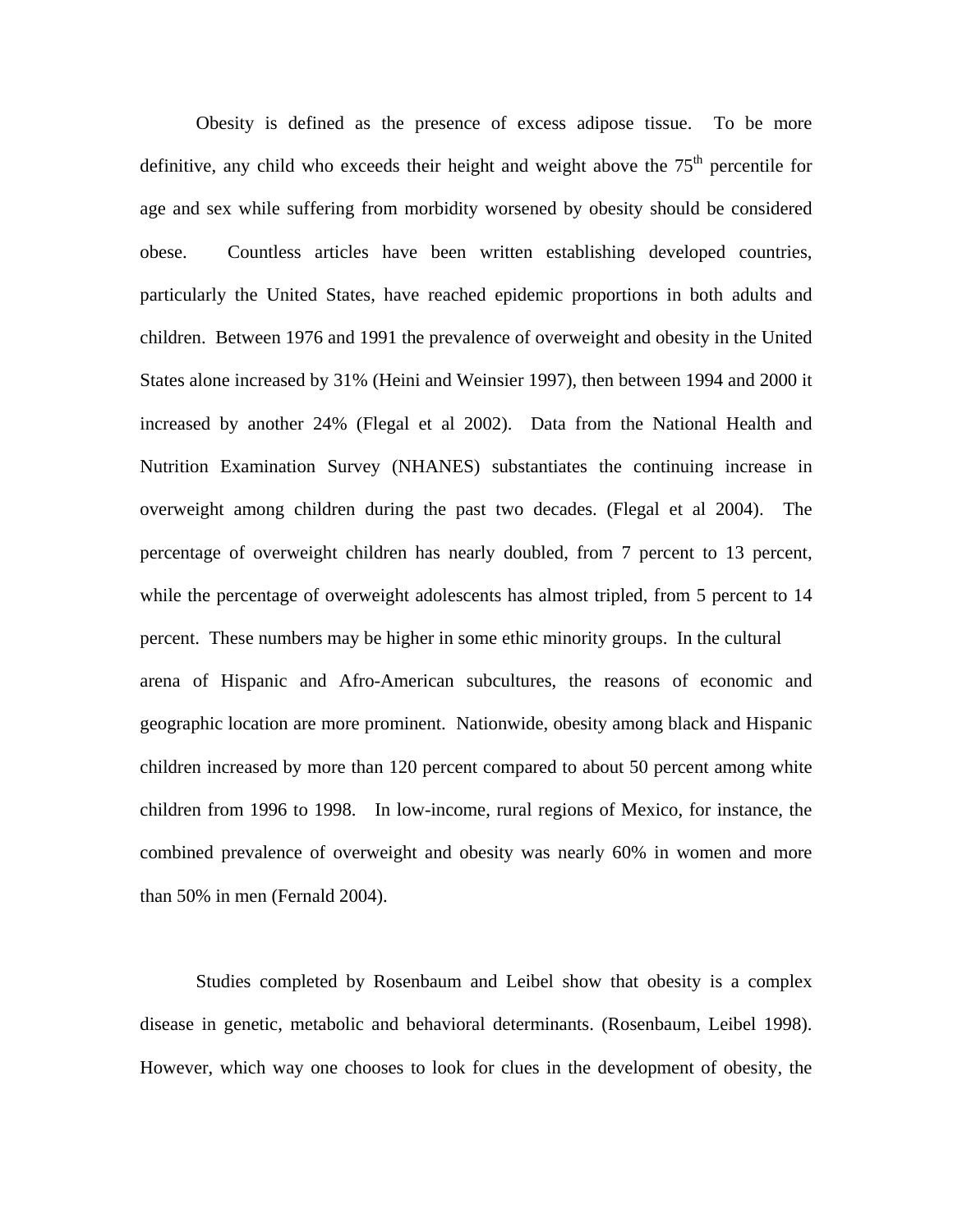bottom line is that it can be fixed. Scientifically, it is well established that healthy diets and adequate levels of physical activity can reduce the risk of becoming overweight or obese and help reduce morbidity and mortality associated with obesity-related diseases. The problem is that all involved constituents cohesively have not done their job. This imbalance between intake and expenditure does not require a high level of intelligence to figure it out.

 A major concern about childhood obesity is that obese children tend to become obese adults, facing increased risk for Type II diabetes, cardiovascular disease, and many other chronic diseases. It only makes sense for the demands of immediate action in the form of coordinate efforts on the part of policy makers, health professionals, community leaders and parents take place. These organizations and individuals have had this information made available to them and, yet, the crisis continues to escalate.

 Although parents may be aware of their child's weight status, many are not willing to publicly recognize or label their child as overweight. Parents do not define obesity by where a child fits on the growth chart. The vast majority of them consider overweight a cosmetic issue, not a health issue. The language used around conversations with parents or guardians can be simplified through nutrition education. Families serve as an important role model and as powerful reinforcers of the knowledge and behavior children learn in school. Raising awareness of health risks and motivating appropriate action is a delicate proposal and one needs to tread lightly to assure provocative discrimination does not take place.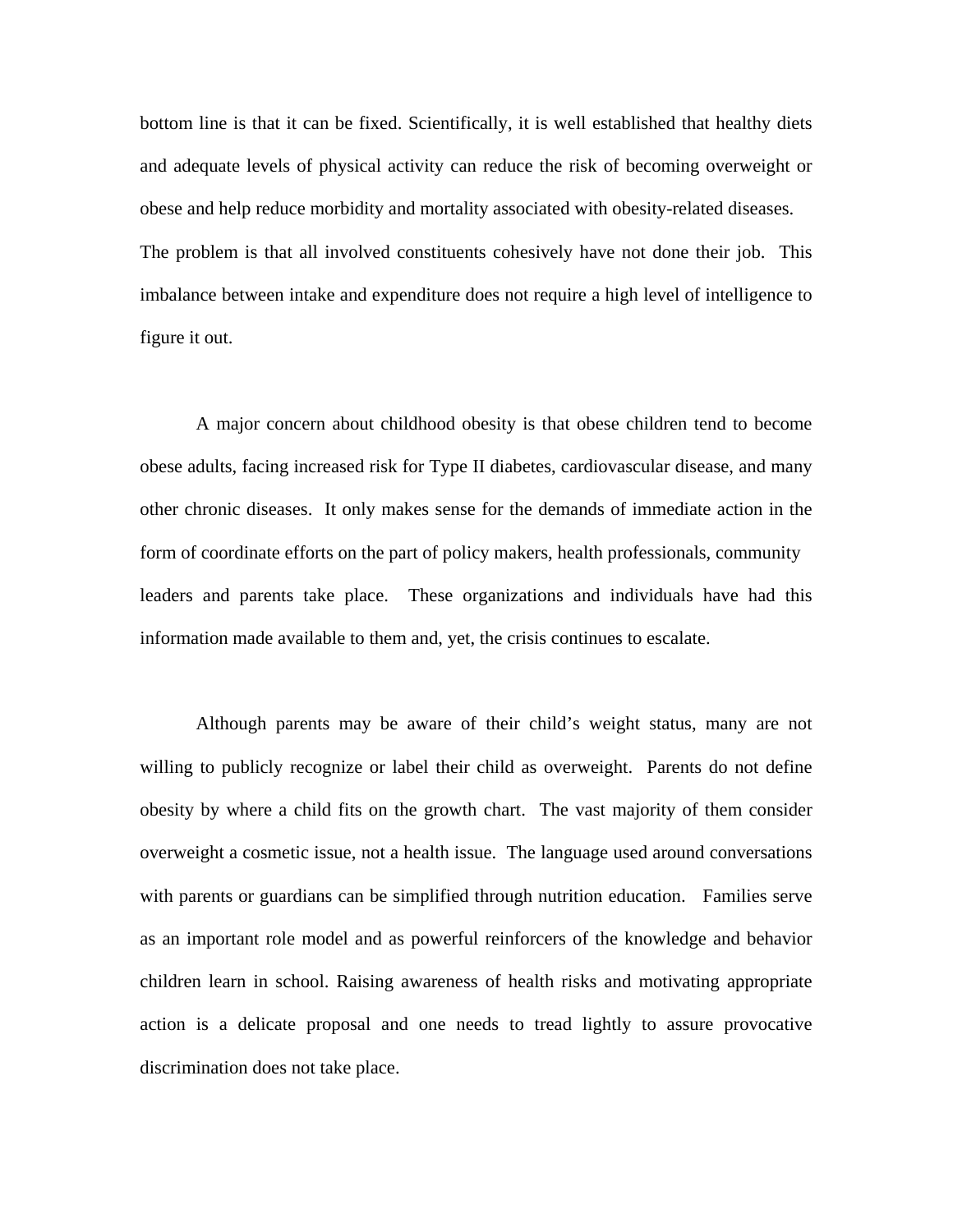Efforts to both manage and prevent childhood obesity must involve education, research and intervention. The major social, financial and health implications of these issues indicate the need for more priority attention by both governmental and private scientific funding agencies. This also includes steps to alter environmental factors (i.e., fast food industry) from polarizing children to drive-up restaurants and vending machines. In some areas, children will recognize their school as the best source of nutritious food and beverage items rather than local fast food stores and restaurants only offered to them.

 As we look to the future, all developed countries cannot afford to ignore the issues of childhood obesity, declining academic standards, and lack of stepping up to the plate to accept full responsibility. If a nation as a whole cares to succeed in the world, then it needs to establish a backbone of competent, intelligent and socially capable people. A new set of criteria of government strategies are needed, including a balance of medical costs versus weight management. The economic costs of obesity were estimated to be \$69 billion in 1990 (Hill 1998), while the wholesale price of lunch items per student is \$.70 in mid-size student populated educational institutions. The Surgeon's General Report suggested obesity and its complications were already costing \$117 billion annually. The rapid increases in obesity across the population suggest that these costs are only going to increase. The cost of obese American citizens on a daily regiment of one of the two available drugs for a treatment of obesity was approximately the same as the direct costs of obesity. However, an NIH clinical trial demonstrated that diet, exercise and modest weight loss decreased the incidence of Type II diabetes by almost 60 percent.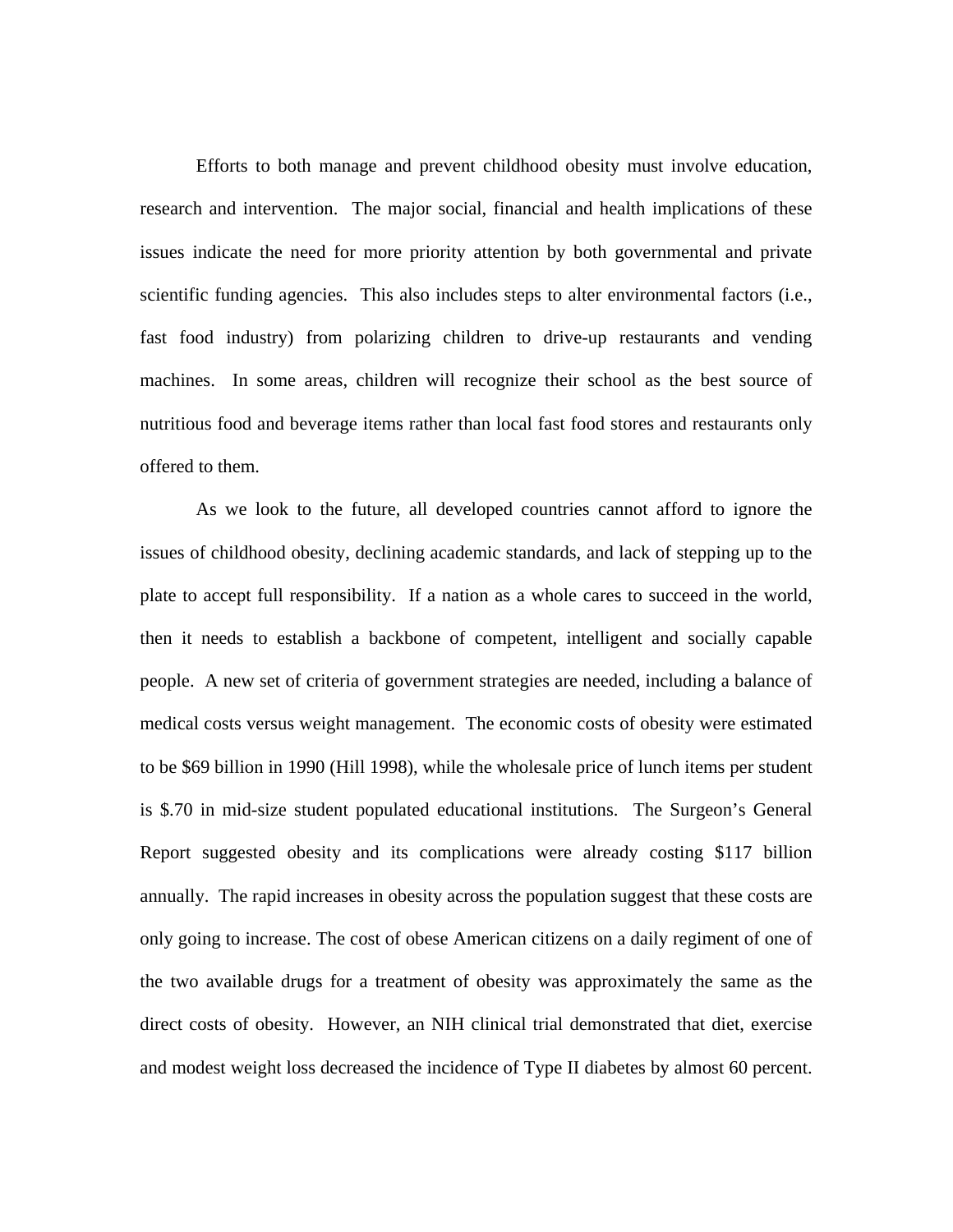The mentality that drugs should be a replacement for what the body is capable of doing on its own has to cease. Through nutritional education, the public can become aware of preventive measures instead of relying on the proverbial white pill. Granted, the problems of obesity are more complex and resistant but that is because the silo effect of health and education has long reigned to be the course of action.

### **Mind/Body Connection**

 In order to understand the complexities of obesity in relation to the "learn to eat, eat to learn" concept, it is imperative to view the process of attitude and learning. Disapproval, persecution and branding of obese children at school are an important social problem.

 Perceptions that people place on themselves involve mental photographs of comprehensive images inclusive of others, the environment and interaction through experience, training and instruction. These intellectual charts help to develop an understanding of what an individual experiences ultimately has a negative or positive consequence linked to their actions. As adults, the assumption is produced that they have gained the knowledge to make choices shaped by organization of intelligence and environmental stimuli. Children, on the other hand, rely on a dominant individual(s) to influence their thought process to make good judgments. Albeit, their capacity to control their surroundings is reflected on partially understood needs and emotions. The interjection of bias only leads to more confusion and lack of consequential forecasting.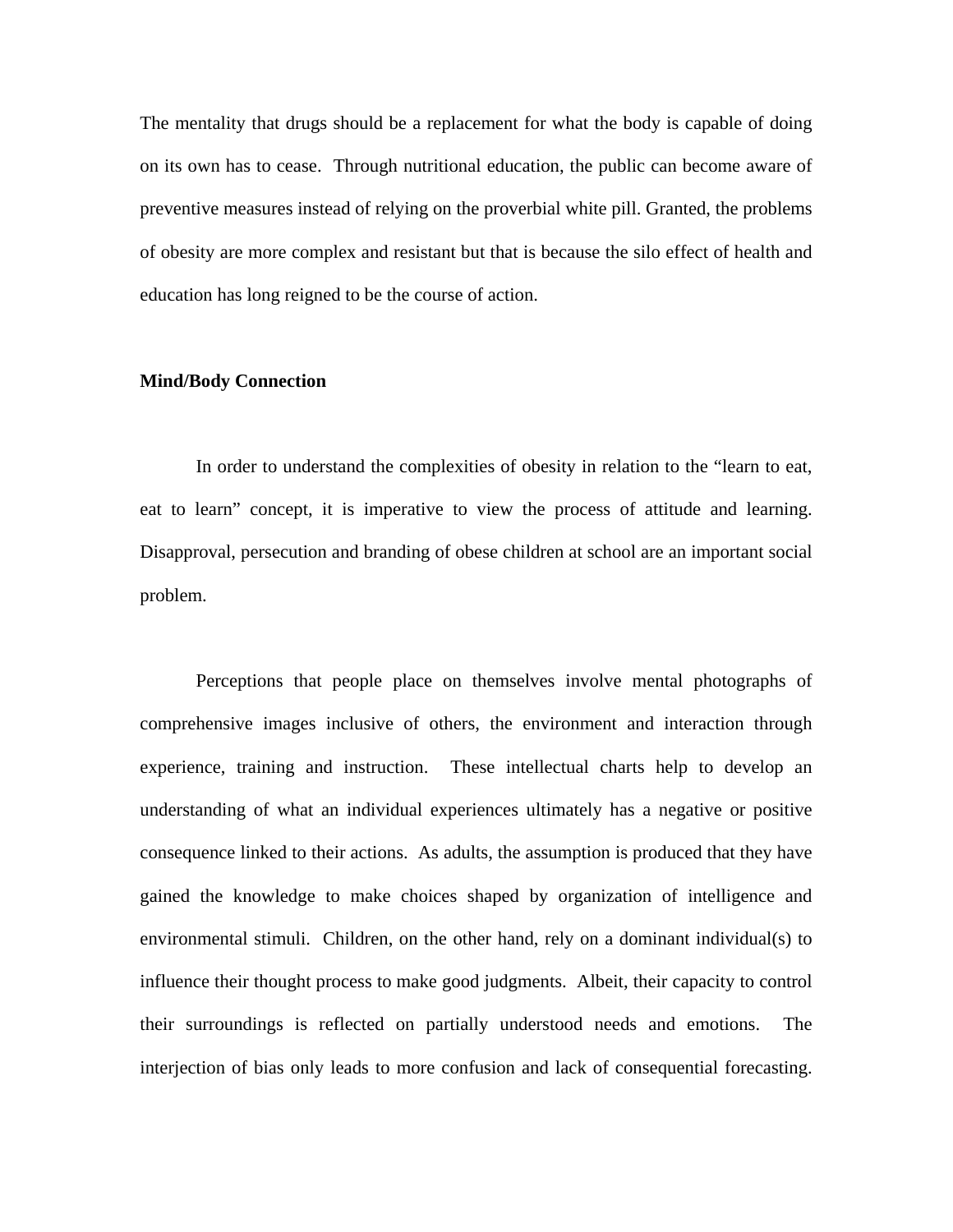Within the framework of a child's mind, the philosophy of self management and personal direction over health is minimized by cognitive progress in age related mental processes. Therefore, children trust their parents, guardians and teachers to lead them in a direction that enhances self-esteem, maintains beliefs in personal efficacy, and promotes an optimistic view of the future (Brownell 1991). This ideal paradigm suggests a life of warm pleasantries and positive illusions.

### **Attitude of Body Image**

 People with the wrong bodies, those overweight and unfit, are thought to be indulgent, lazy and lacking control (Brownell 1991). The smugness of thin people sneer at individuals who apparently lack self control, and "why many are often scolded by parents, relatives and friends for lacking the discipline to resolve their weight problems" (Whitney, EN and Rolfes, SK 1999). The reality of the psychological challenge in relationship to the underlying human eating behavior/obesity involves a complicated set of physiological feedback mechanisms (Ben Ami 2005). But the tendency is to fall back on the explanation of the absence of the number of influences on our behavior because we inhabit an extraordinarily complicated machine called the human body (Wegner, DM 2002). The educational institution is the most common venue to be subjected to negative stereotyping. Disapproval, persecution and branding of obese children at school are an important social problem. Countless times teachers have agreed that obese students, particularly children, are untidy (20%), more emotional (19%), less likely to succeed at work (17.5%) and more likely to have family problems (27%). Twenty eight percent of the educated agreed that becoming obese is one of the worst things that could happen to a person. (Neumark-Sztainer et al 1999). Peer rejection may be the overweight child's first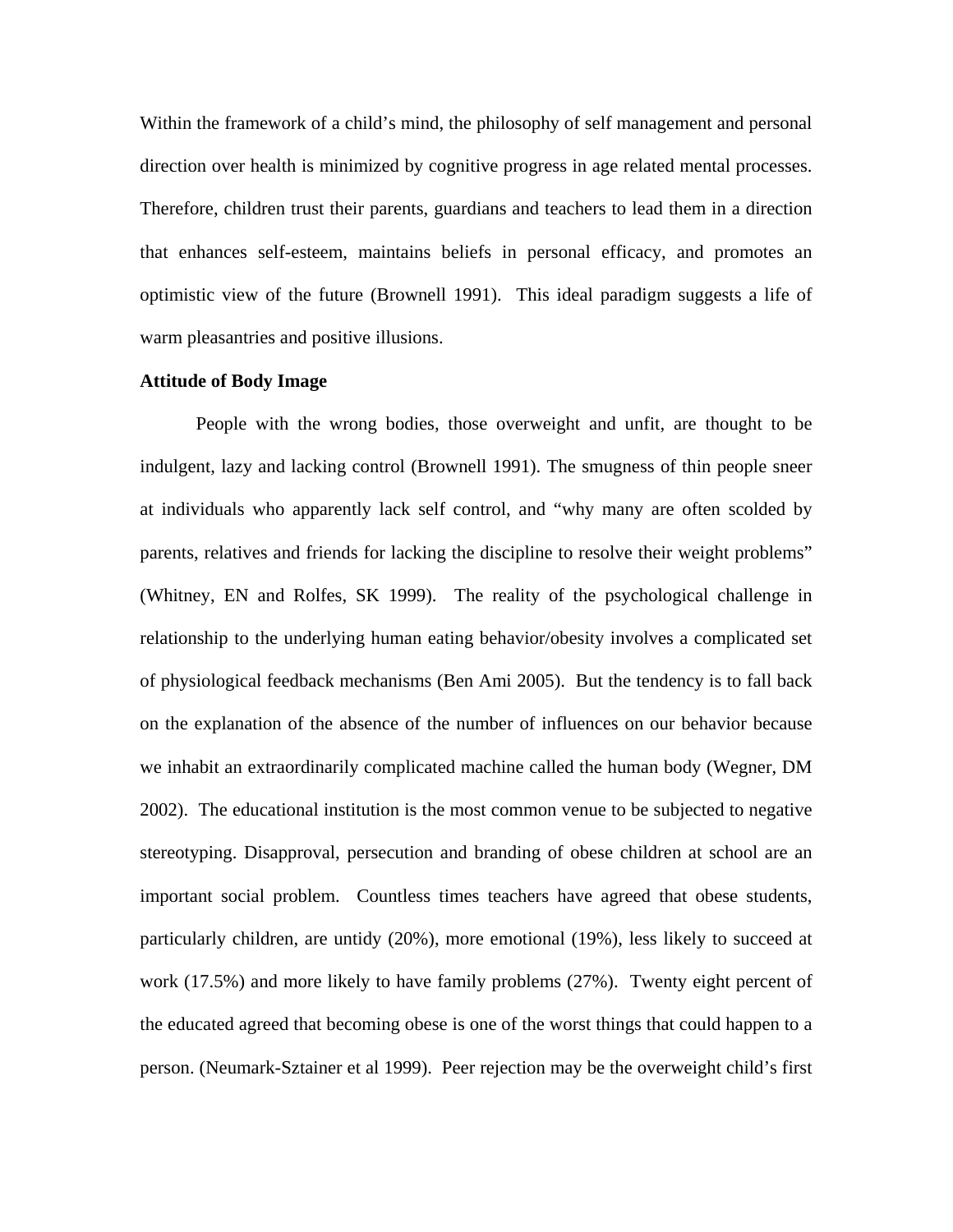challenge in the educational setting. A study conducted in a kindergarten class signifies how image is portrayed at such a young age. The participants were each given five photographs of other children their age. The representation expanded over three ethnic children of different cultures, one who was obviously disabled and the last child was obese. When asked which of the children in the photograph would not be their friend, the class unanimously stated "the one who is fat". (Richardson, SA 1961). Even the stigma of adiposity places a high value in the minds of preliminary cognitive association. Prevailing in the educational system is the negative attitude by educators toward obesity. "Many fat kids exist on a diet of shame and self-hatred fed to them by their teachers". (Solovay 2000).

 People are repulsed by rolls of fat, cellulite pitting and rotund masses hanging over belts. Young children stare at the enormity of flesh shuffling down a sidewalk. This learned recognition is a result of their environment at home and at school. It smacks of discrimination at the forefront. Anecdotes abound about overweight individuals being ridiculed by teachers, physicians, and complete strangers in public setting such as supermarkets, restaurants, and shopping areas. Fat jokes and derogatory portrayals of obese people in popular media are common.

### **Learning Aptitude**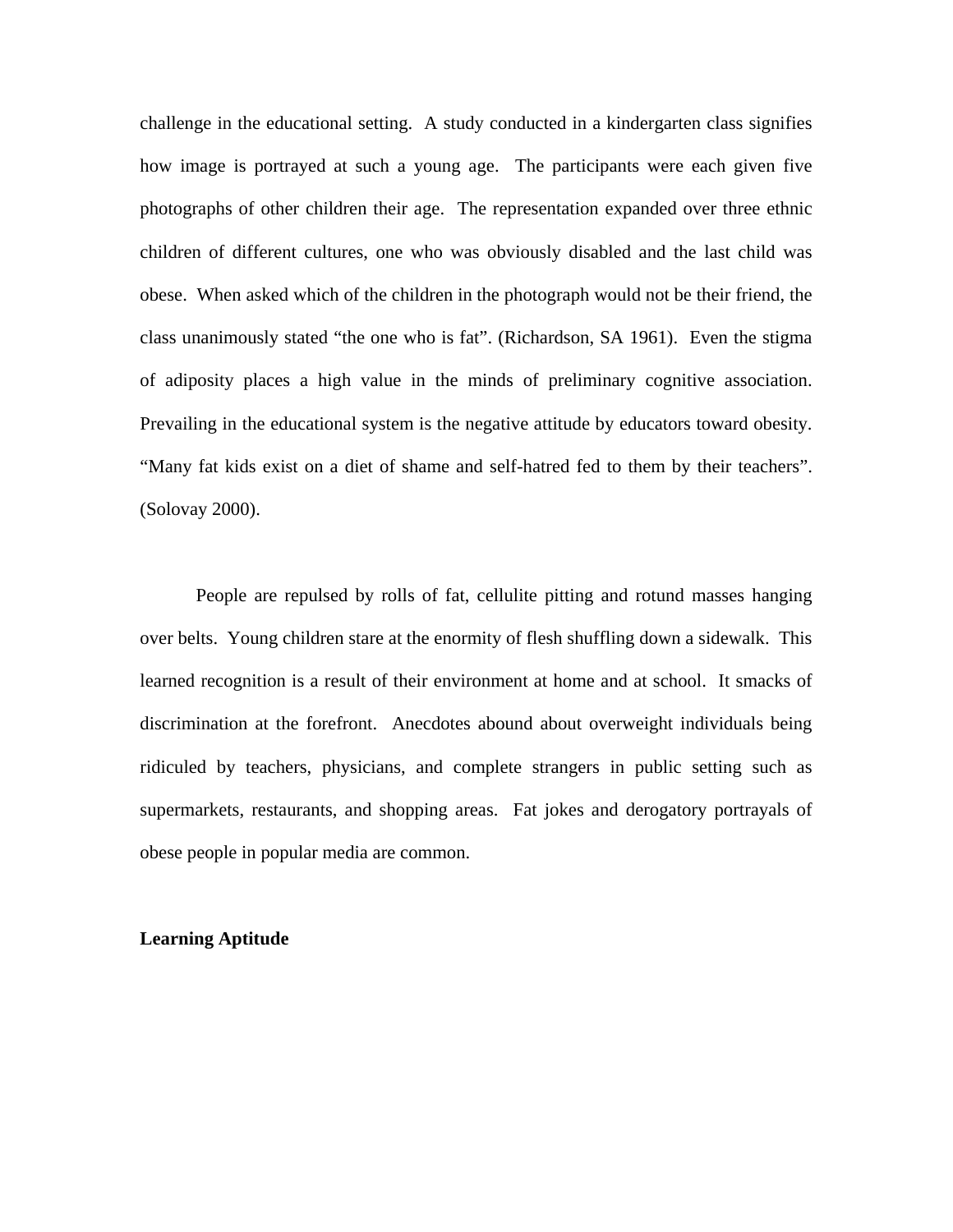The premise that nutrition affects children's ability to learn is not new. Articles denoting the connection of poor diet and ability to grasp learning concepts document that poor nutrition (i.e., high fat and sugar content food) interfere with cognitive function and are associated with lower achievement. A 2004 study of 11,192 kindergartners found that overweight children had significantly lower math and reading test scores at the beginning of the year than did their non-overweight peers, and that these lower scores continued into first grade (Abad 2005). Commanding research substantiates that proper nutritional support is crucial to maximize brain functioning and to enhance learning. "Healthful habits – nutritional, social, environmental, and lifestyle – learned early in life ensure normal physiological and neurological growth and development". (Wolfe et al 2000).

 Selection and consumption of nutritional foods transfer the message of achieving optimal learning cognizant of recalling information, problem solving and thinking critically. Ever since the introduction of the Food Guide Pyramid, scientists continue to advocate a wide range of foods as nutrient resources. The introduction of fat into the diet is not to be taken lightly. Its credit to its function as a carrier of fat soluble vitamins and helps to sustain glucose breakdown longer is notable. However, "over or under consumption can trigger a neurotransmitter imbalance". (Garrison & Somer 1995). Subsequently low levels of choline (found in meat, wheat germ and soybeans) have been associated with memory loss. Studies conducted by Garrison and Somer also found that deficiencies in vitamin B1 reduces attention span, vitamin B12 results in memory loss,

confusion, and impaired physical function. The whole nervous system needs good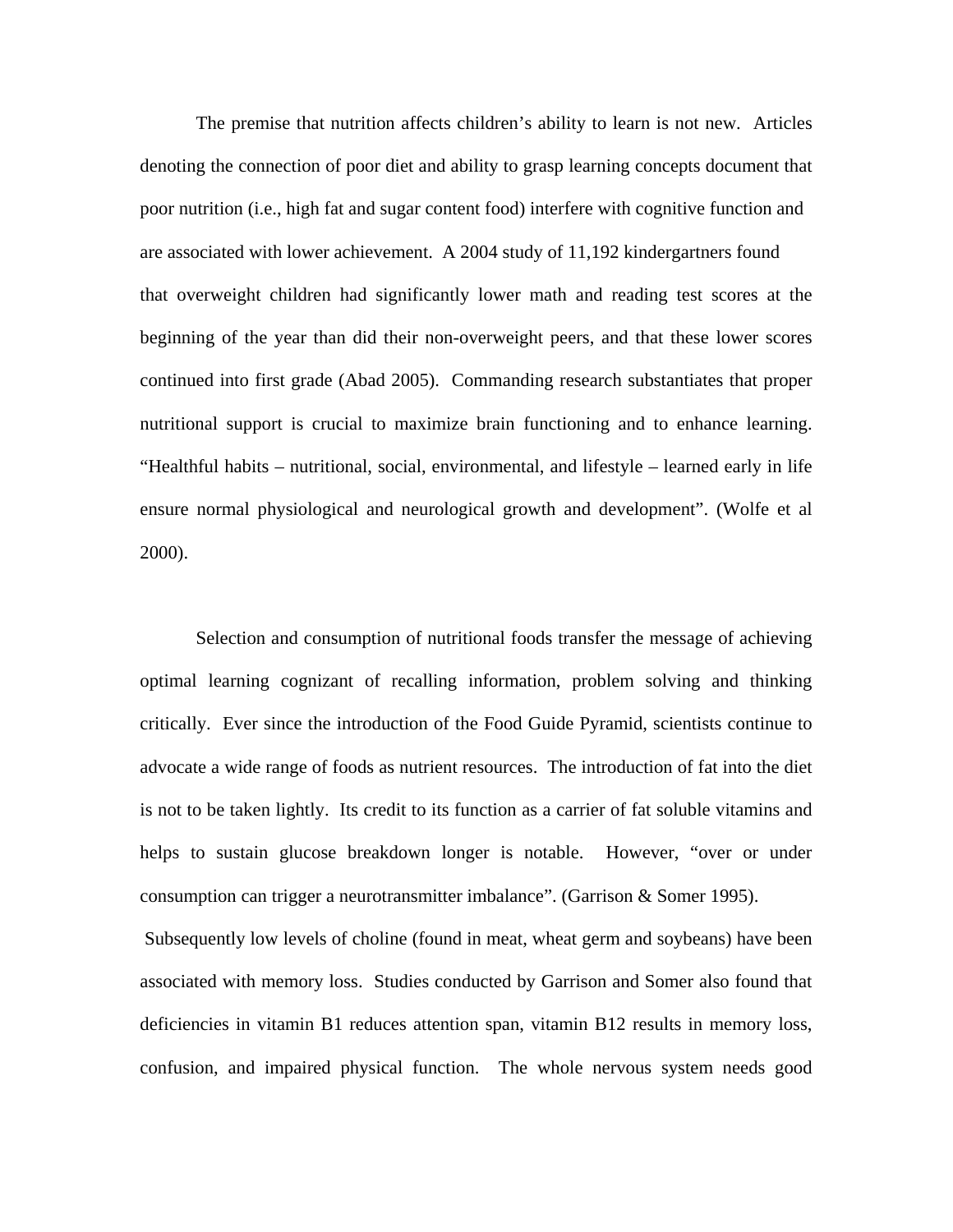quality food to power mental activity. Furthermore, an increased prevalence of behavioral and learning difficulties has been observed among children who are gaining weight rapidly (Epstein et al 1996). Whether learning difficulties reflect the subtle effects of sleep apnea or psychosocial problems within families requires additional studies. The consumption of fast foods, high sugar drinks and processed food items underscore the availability of iron. For children in the United States, iron deficiency is a prevalent nutritional problem. Iron deficiency and anemia lead to shortened attention span, irritability, fatigue and difficulty with concentration. Consequently, anemic children tend to do poorly in vocabulary, reading, and other tests (Parker 1989).

 Physical activity is essential to health and marked decrease in obesity. The same can be said for its role in creating a knowledgeable condition for the brain, increasing levels of alertness, mental function, and learning. A Canadian study of 500 school children showed that increased gym time related positively to better scores on exams. (Hannaford 1995). Animal studies indicate that regular exercise in the form of running may trigger the growth of new brain cells responsible for learning and memory (Hotz 1999).

 Physical education should no longer be seen as a luxury but rather a component of a child's performance in school. Increasing budgets in PE programs sends the message loud and clear that performance standards include nutrition and physical education. Unfortunately, this isn't happening. During the 1990s, the percentage of high school students enrolled in daily gym classes fell by 31 percent. Today, only 8 percent of elementary schools, 6.4 percent of middle schools, and 5.8 percent of high schools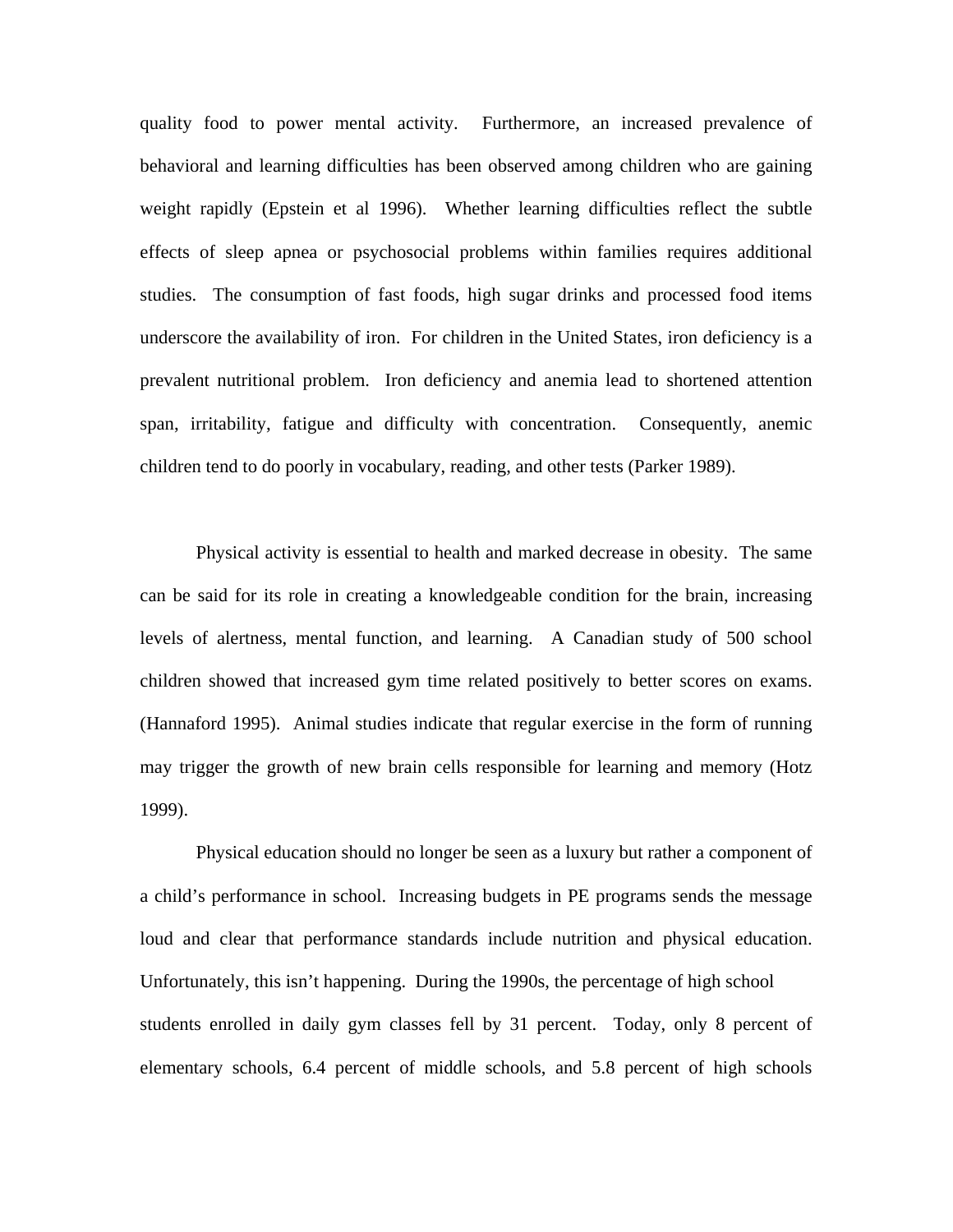provide daily physical education. Overall, 25 percent of our school children do not attend any PE class offered. Walk through any gym at any given high school and the evidence is visualized by students refusing to "dress down" and participate in any activity at all.

### **Standardized Tests**

 What is the purpose of a standardized test and is this purpose worthy or meaningful? Initially, standardized tests were developed to assess the progress of a child's education and a means to hold schools accountable for improving student learning. Not only were school officials kept abreast of the levels of achievement of each child, parents and community members were informed about how well the schools are doing and whether their children are learning what they need to know. The goal is not to flunk students, not to wave fingers at lousy teachers, not to make bold pronouncements that will be remembered at election time, not to give students of the same even though it did not work the first time – but to improve information to help the student learn better. (Peterson et al 1999).

 The goal of any assessment also allows the fundamental right of community members to look over data to determine if schools are providing equal opportunity to all students. Policy makers are given the allowance to peruse the material at hand to know the effectiveness of various programs. Districts and legislatures often use tests to hold schools accountable for how well they are spending taxpayer's money (Peterson et al 1999). Districts are also given the opportunity to analyze the assessment in order to reform curriculum.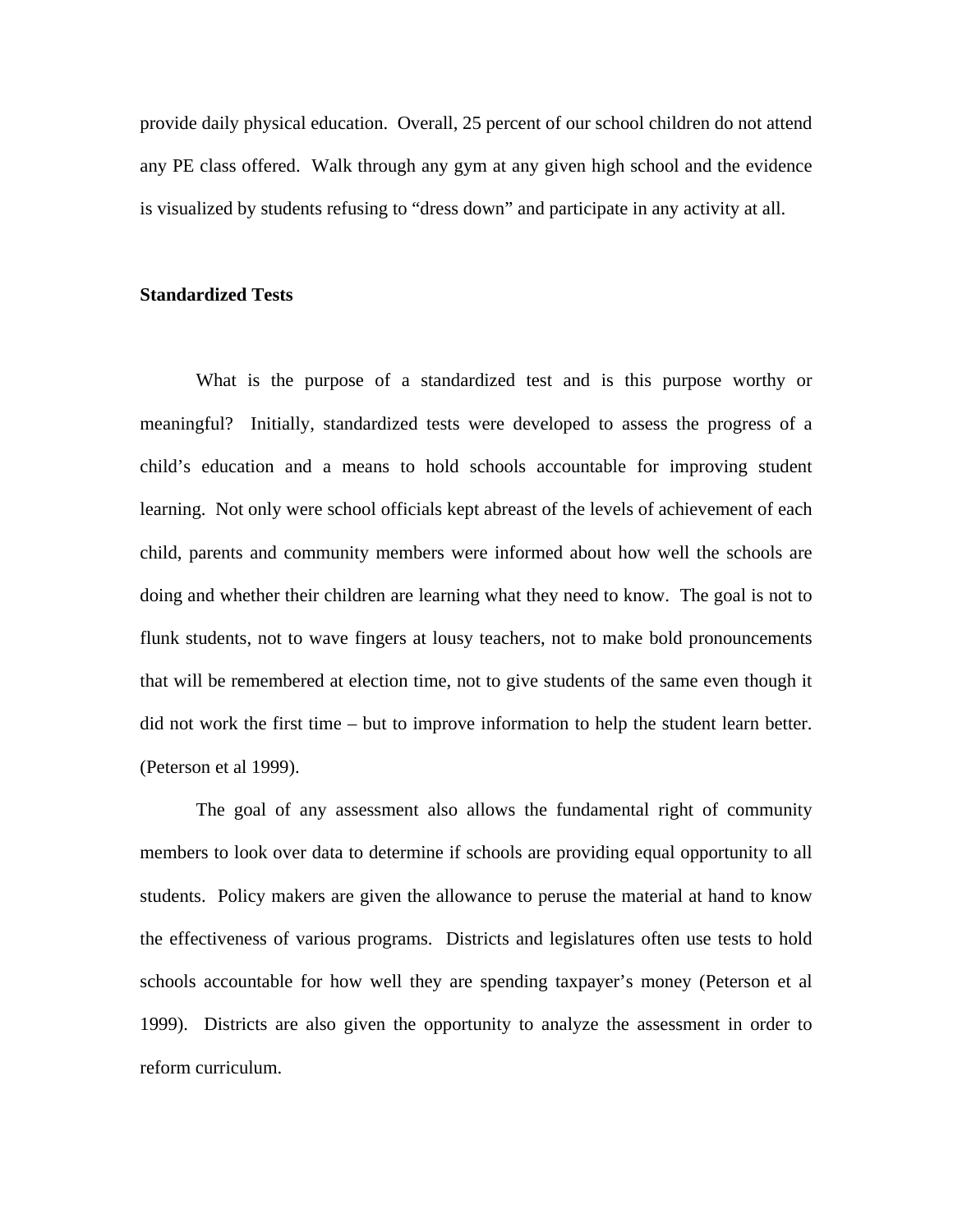Anyone in the educational system supports the idea of opposition to low standards. Faculty, staff, and parents acknowledge that every child be given the opportunity to succeed. On the political level, however, the obvious intent is slanted. Calls for more standardized tests come from politicians eager to prove they are serious about school reform and creating high skills, internationally competitive workforce. As simplistic as this formula for reform may be "high stakes" testing force children to be arranged into retention, denied access to a preferred high school, or, in some cases, even refused a high school diploma. "High stakes" tests, on the rise, fully substantiate the purpose of education as a whole. These tests, based on a theory, stipulate that a child must pass an exam in order for promotion to the next grade level, graduation from high school, or admission into college takes place. The assessment known as "proficiency exit standards" pigeonhole some students into an incompetent category based on just one examination making them feel like failures for life. However, if portfolios, class projects and research papers are included, the probability for a child to be promoted to the next

 grade or graduate from high school becomes more advantageous. But relying only on standardized tests dodges the complicated questions of what tests actually measure and of how schools and students react when tests are the sole yardstick of performance (Elmore 2002). An example of a "high stakes" test is the Washington Assessment of Student Learning (WASL) which is currently administered to fourth, seventh, and tenth graders to evaluate whether individuals students are "on track" according to their education standards, and to critique the overall performance of schools.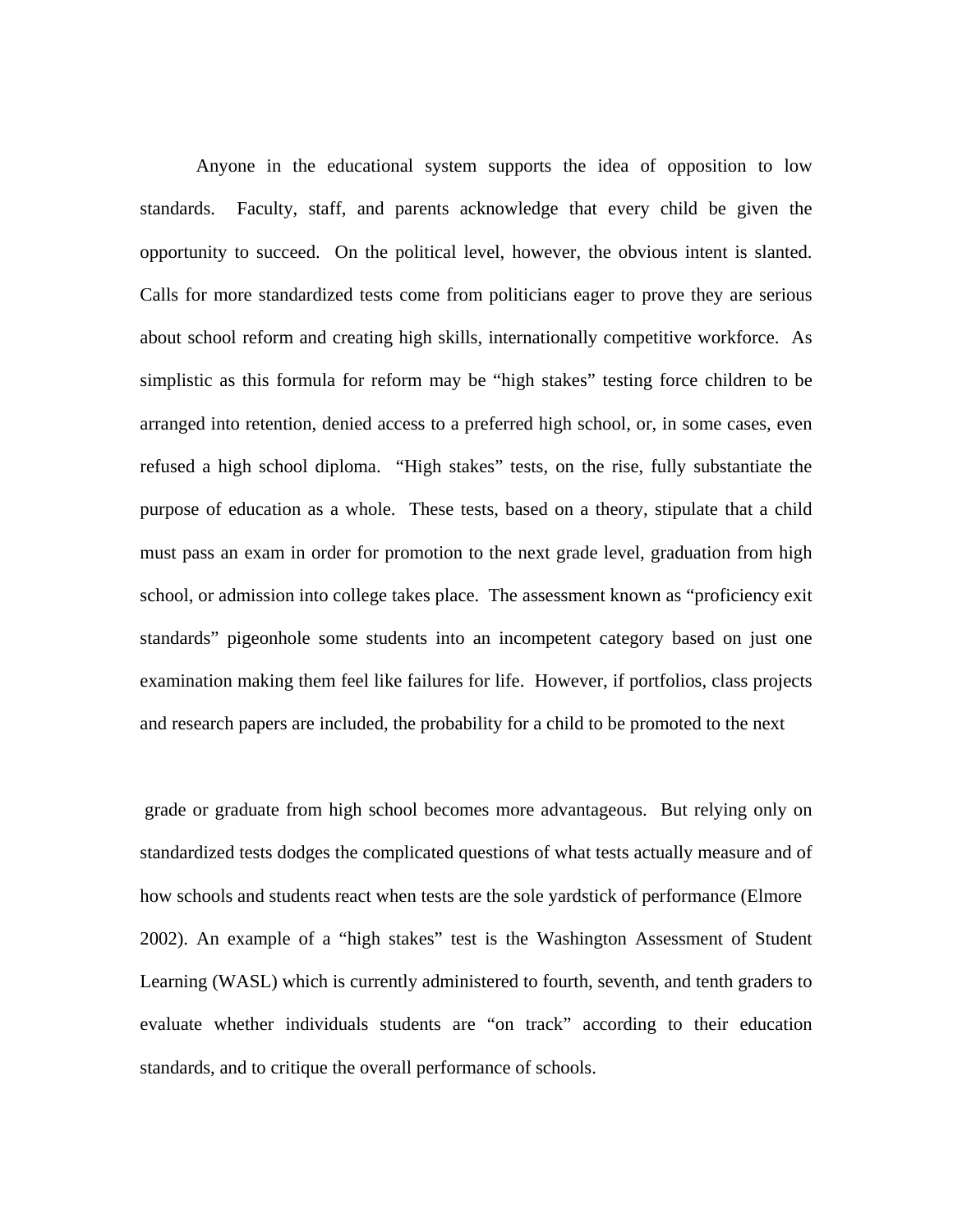The Elementary and Secondary Education Act by the Federal government mandates a single-based accountability system for all states requiring annual testing at every grade level, and states must disaggregate their tests by students' racial and socioeconomic backgrounds. The Federal government further mandates a single definition of adequate yearly progress, the amount by which schools must increase their test scores in order to avoid some sort of sanction. The idea of performance-based accountability took the form of what is called a "horse trade"; states would grant schools and districts more flexibility in making decisions about what and how to teach, in return for more accountability for academic performance (Elmore 2002).

 Ideally, the working theory behind "high stakes" testing is that it encourages students to work harder and perform better. It creates an atmosphere of incentive based ideology of ever-higher levels of achievement. The same can be said for school and district administrators, wherein, the incentive for them is the corner of the market in funding provided they do a better job of monitoring the student performance. If low performance is a chronic issue, presumably something more must be done. The threat of these measures: students must be denied diplomas or held back a grade; teachers or principals must be sanctioned or dismissed, and failing schools must be fixed or simply closed, is supposed to motivate students and schools.

 The work of turning a school around is not an easy task. Getting all parties involved in the thought process on the same page is enormous at best. Improving student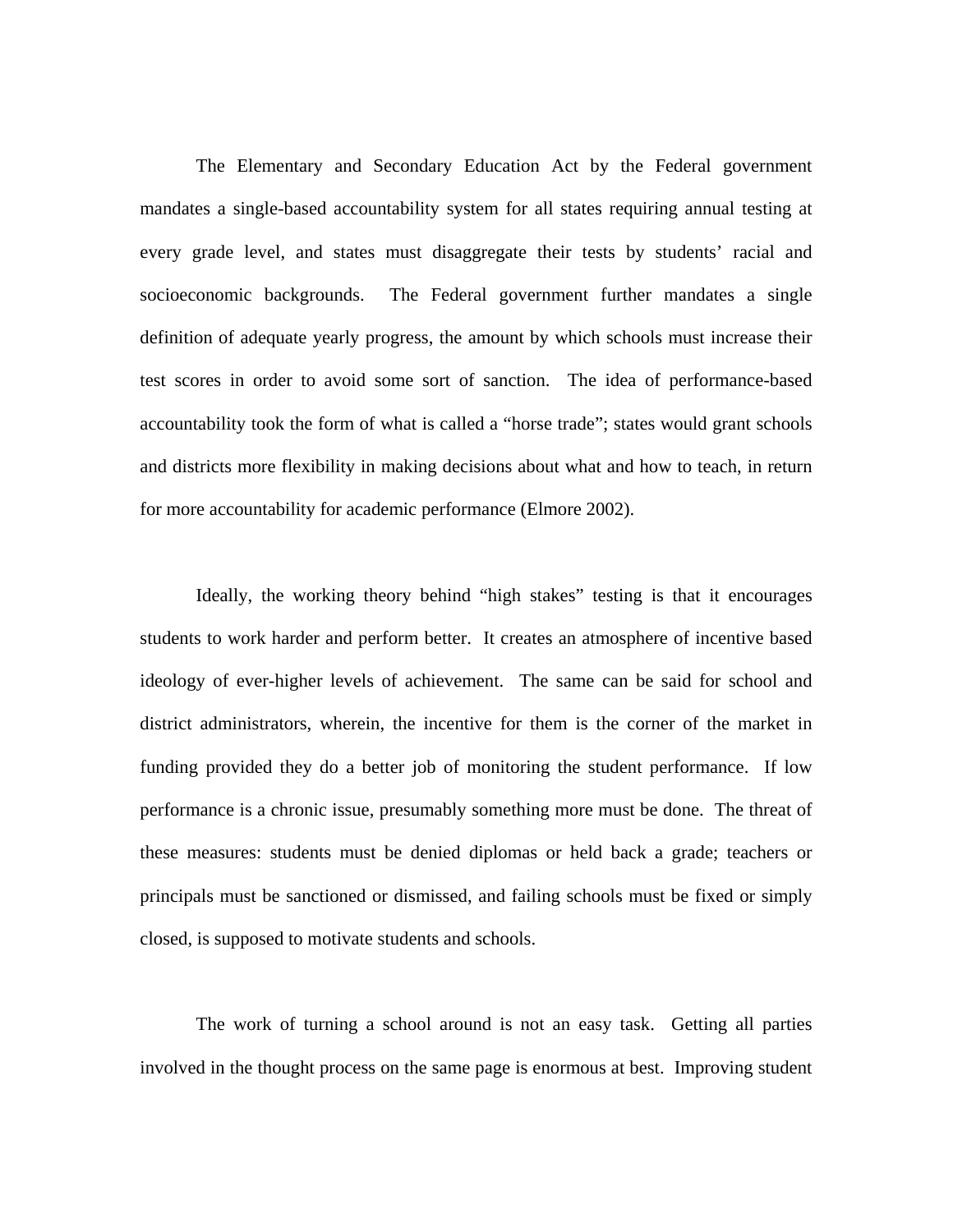or school performance is impossible without improving knowledge and applicable skills. The investment is a challenge in teacher's knowledge, pedagogical skills, and understanding of students. Capacity problems of states and localities will become more visible as a political issue; triggering responses that will help schools overcome the real obstacles they face in improving the quality and intensity of teaching and learning.

One can question the validity and reliability of these standardized tests to ascertain a respectable consensus. But the bottom line is this; young children do not understand the significance of testing. Older children laugh it off as a joke. The consequence is that neither expends maximum effort in a testing situation. The test results do not tell us what a child knows and can do, when the child does not value or understand the importance of the testing situation. In the lower grades, particularly

preschool and grades K-2, results were reported in increased pressure in children, setting too many of them up for devastating failure and consequently, lowered self esteem. The probability of lower test scores leads to harmful tracking and labeling of children.

 How many of us really believe that a child's intelligence, achievement, and competence can be represented adequately by standardized tests? Depends on whom you ask is the answer. If students are successful at passing these tests, then parents can gloat while passing out slices of cheese and glasses of wine. If students are not successful, then those parents turn to the school and point fingers while denying their lack of involvement in their child's education. Upon reflection, few teachers and parents would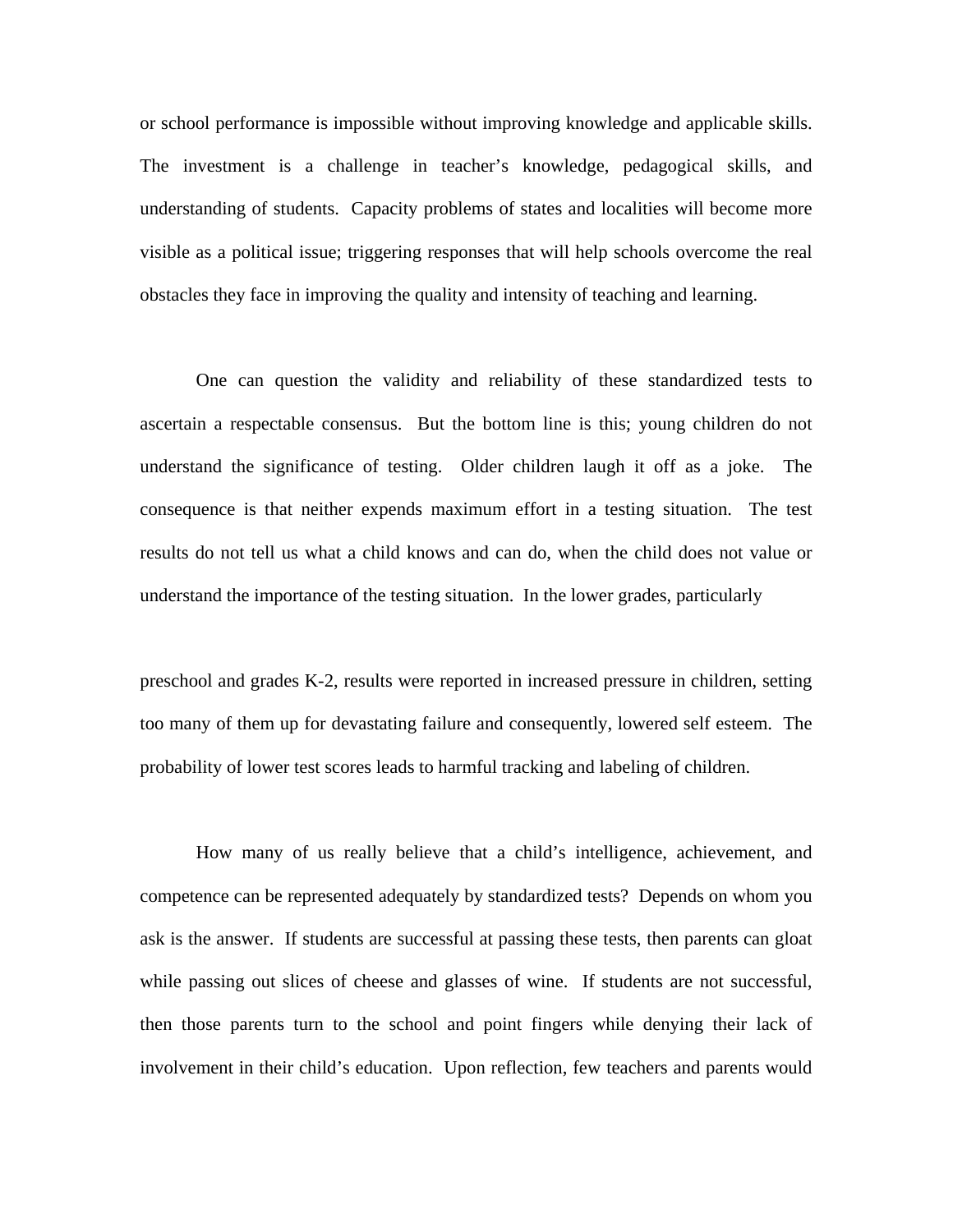accept that a single test score could define any child. The same holds true for the standardization of obesity. The use of the best measures to date to deliver statistics of intelligence levels ought to be transformed into health accountability measures. These health standards would measure the progress of a child's weight loss to meet the criteria of the measurements used to determine the overall body mass index. Not only will this hold the child and parent/guardian accountable for the progression, but also holds the educational system for improving student health. The goal, here again, is not to humiliate the child, brandish the parent for neglect or ignorance, instigate a revolution of eating disorders such as anorexia nervosa or bulimia nervosa to combat the standard – but to improve the overall health and well being of the child. The idea of the "high stakes" tests was instituted under the theory of No Child Left Behind based on setting standards to be sure that every child would have the opportunity to improve their education to meet the grade level criteria. Requesting a health standard would be equal in the requirements as standardized testing. Obviously, if the child did not meet the health standards, the consequence would be to be retained at the same grade level until such time those health standards are met. As absurd as it may sound, it represents a method of quality control for life expectancy of every morbidly obese child.

#### **Politics**

 Physicians urge the government on two broad grounds. First, reducing obesity clearly has life-saving and life-prolonging effects. Second, reduced obesity can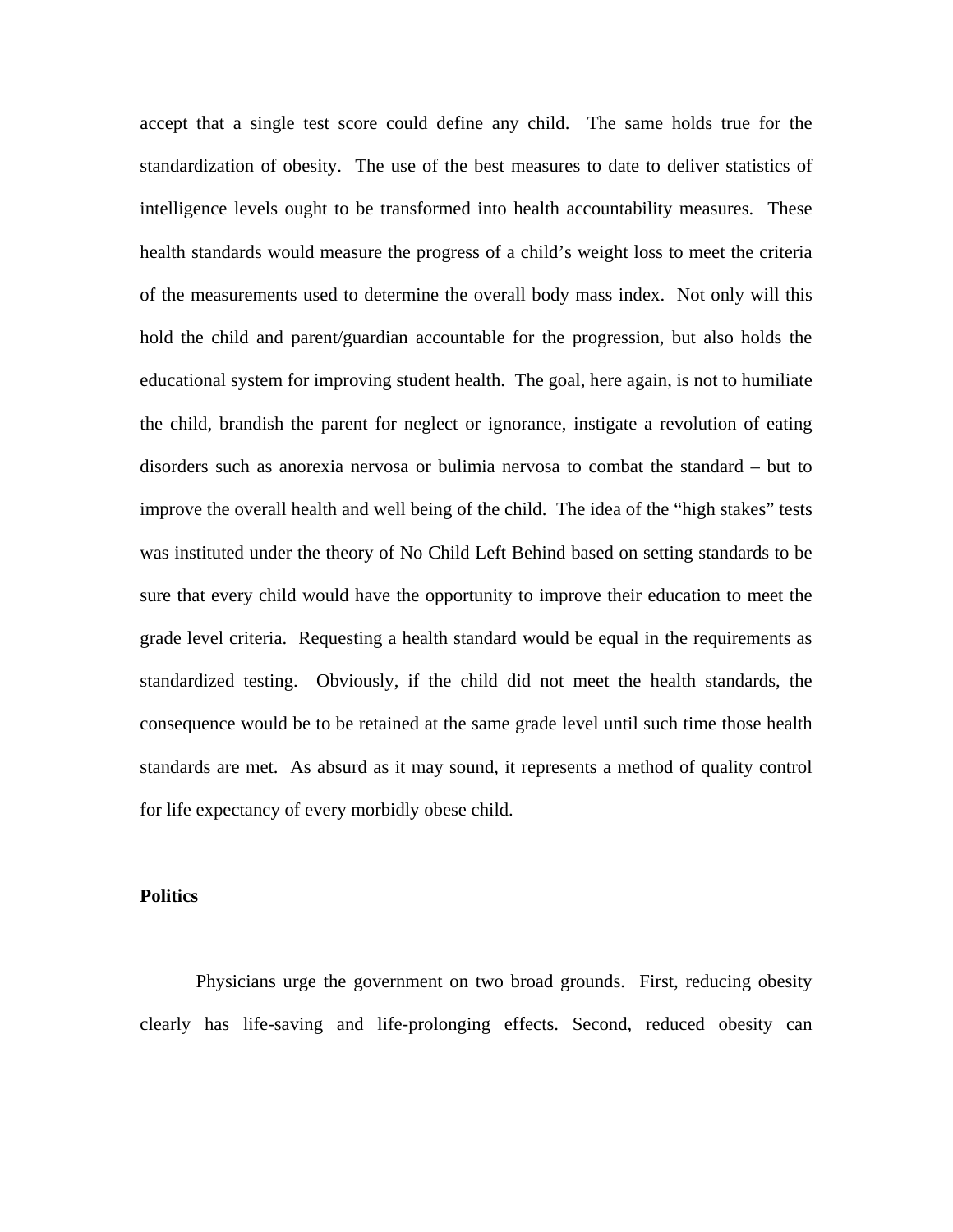significantly enhance the quality of life, especially among children and adolescents. Health specialists have powerfully documented these claims (Kersh 2005).

 The biggest problem facing the epidemic of obesity is the very principles that define us as a society. They are expressions of our very core values – personal freedom, choice, and liberty. As far back as the early twentieth century, overweight individuals were blamed for lacking willpower, making foolish food choices, and living unhealthy lifestyles. But isn't that what America is all about? Free choice? Or is it? In a culture that prides itself on individualism; private behavior is declared off-limits to state intervention. Many people thought so in the tobacco industry and look what happened. From the nation's Puritan start, Americans have read health and wealth as marks of personal virtue (Morone 2003). Solidifying this stance is the accusation that these same individuals view obesity (like smoking, heavy drinking, or poverty) as personal failures. Obese people have no one to blame but themselves. Obesity politics are further complicated by the dizzying array of foods and the complicated claims and counterclaims about nutrition. Naturally, food companies and their lobbyists play a major political role. (Nestle 2002).

 Efforts to regulate private behavior have traditionally landed in the courts, perhaps because such issues require governments to negotiate the tension between public needs and private rights. Some politicians seek to block intrusive action in the legislatures and administrative agencies. This brings up the question whether courts are equipped to deal with the technical, specialized nature of health policy concerns. One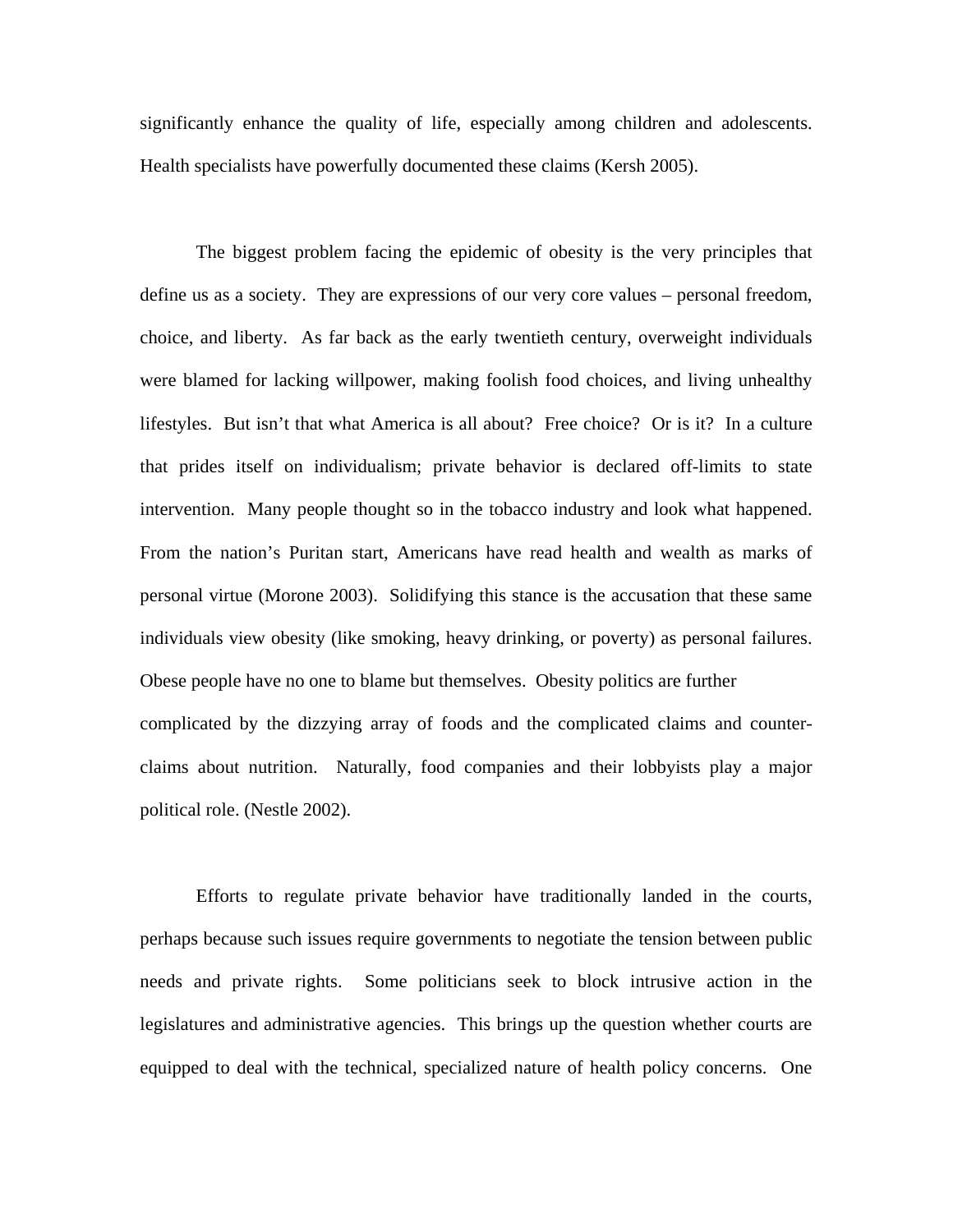can argue whether judges and litigation experts are trained as generalists, leaving them poorly situated to resolve complex questions concerning health effects, medical technologies, and the like. (Kersh 2005).

 The politics of obesity focuses on private behavior only as a result of a crisis from public health advocates and can get smothered under the tonnage of legislature stalemate. All too often, both sides of the argument end up in court. Unequal power, even in private conflicts, is a matter of political intervention. Attempts of lawsuits against the fast food giant, McDonald's, have been tossed out of court. The continuance will be for all attorneys-general in the United States to telescope their sights on the food companies. Robert Merrill, former governor and attorney general of New Hampshire, feels that this group of politicians will be the dominant force in the obesity argument. (Grant 2005).

 Finally, it seems appropriate to recognize that Americans are capable of rethinking their private behavior. Evidence of this is seen at weight loss clinics and stopsmoking counseling sessions. This has to be considered a significant impact regulating private behavior beyond politics and into the cultural realm. There is no denying that advocates for better health attack the problem by recognition, definition, and solicitation of a solution and education of the public. Ultimately, however, is the momentous consequence of changes that citizens make in their own personal lifestyles?

#### **Recommendations**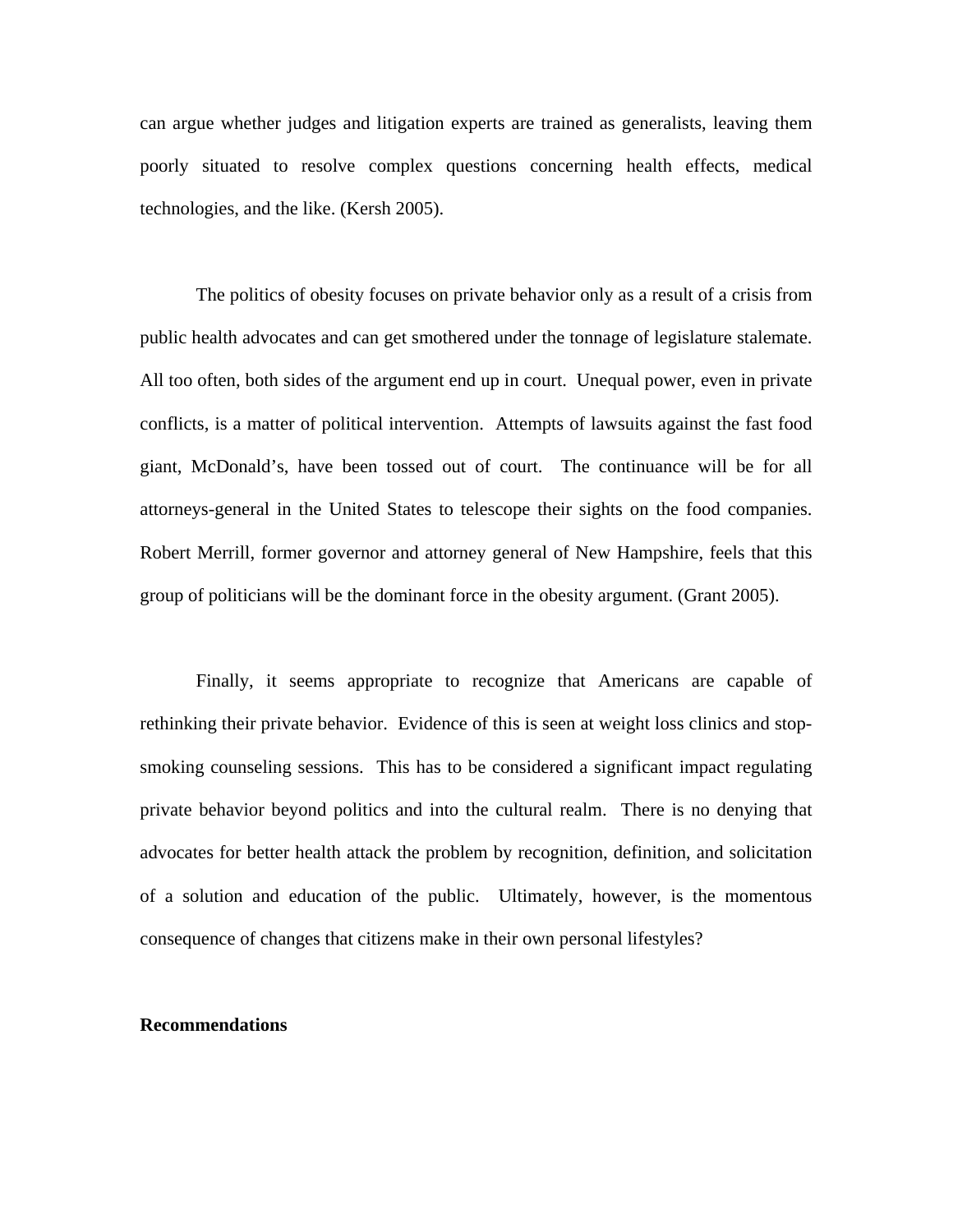Careful consideration needs to be placed on the following steps to assure that the epidemic of obesity is eliminated for the children in developed countries. Many programs already exist and are emphasized in many areas of this proposal. The objective is to expand on those developing projects to assist in the understanding of the tremendous task ahead of all constituents involved in the raising of children in our educational system. These recommendations may be bold at best, but are definitely required before we lose the battle altogether.

- Design a formula that would suffice all elements of growth periods for elementary children. History of report card recording specifically listed the student's weight and height. It also provided space for teachers/nurses to recommend a diet or exercise program to encourage the student to lose weight or increase activity levels. Although adults use the computations of the BMI using the following formula: weight  $(kg)/height(m^2)$  or skinfold measurements utilizing a skinfold caliper, it does not fit into youth measurements.
- Record student's daily food and beverage intake during the academic hours. Preferably a health care professional, usually a school nurse, would intervene in the lower grades to assure accuracy and performance. Considerations for the daily log will be caloric intake and energy output. Careful methods of recording will have to be established to avoid each student from being stigmatized by their peers. One solution would be to set aside a time when other students are visiting the school nurse for medications or special services such as speech or physical therapy.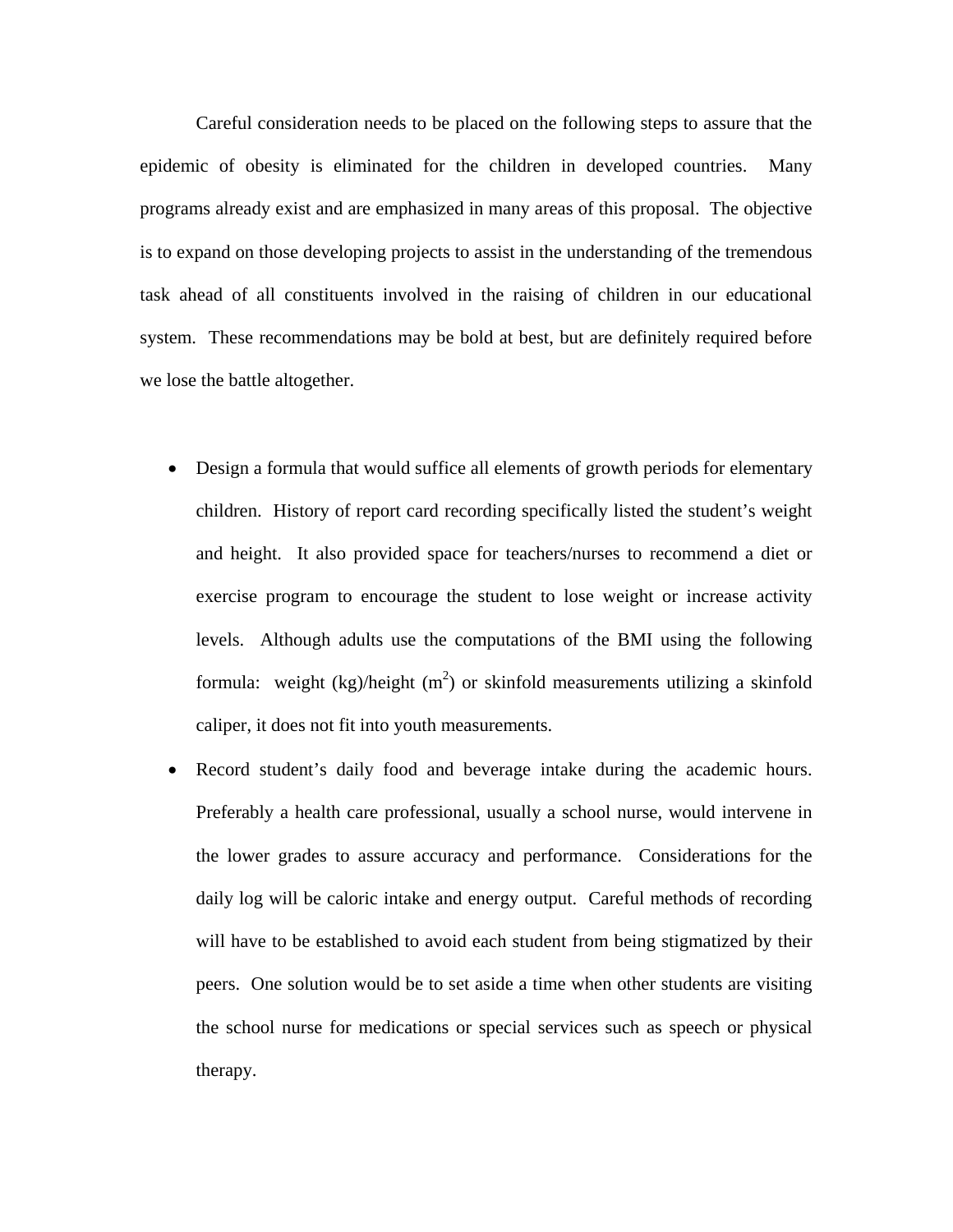- Keep a student's journal at home to record meals consumed. A separate record will be evaluated on meals consumed away from home, including the frequency and type of meal. Topics such as skipping meals or methods of cooking will provide a distinctive look at the impact of obesity.
- Form a Parent Nutrition Committee to provide nutrition education in the form of handouts, postings on the school district website, or presentations that focus on nutritional value and healthy lifestyles. The development of web-based educational tools marketed and made available to schools would ensure a consistent message, and provide all educators the opportunity to work these issues into their curriculum. Changing the attitudes of parents because of their influence on food choice and availability at home is imperative to associate the life long skills and value of nutrition education. What the parent eats and makes available in the house profoundly effects what the child eats and prefers. Otherwise, efforts to modify the knowledge and behavior of children regarding their diet and activity patterns will defeat the notion to encourage changes in the whole family, including siblings. Food preferences are learned and modifiable.
- Improve the understanding of the critical role student health plays in academic stamina and performance through acknowledgement from educators, administrators, parents, health practitioners and communities.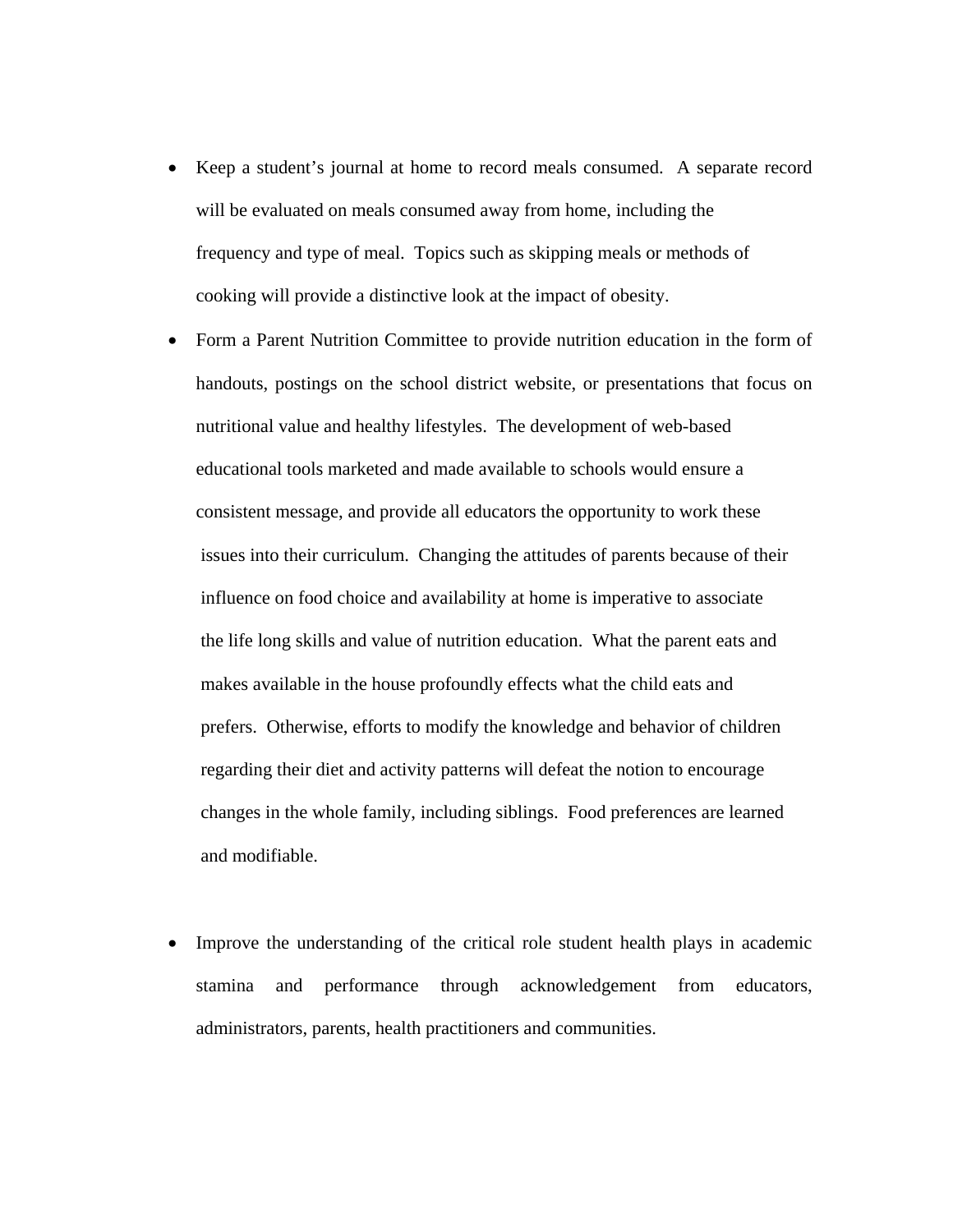- Consider the diversity of the student population at all times to accept and respect cultural choices and ensure that all student needs are being met.
- Increase the amount of time students are engaged during lunch time and physical activity. Recommendation for an extension of a total of twenty minutes throughout the day allows the student enough time to properly ingest food and beverage items for better digestion and energy performance.
- Provide a comprehensive learning environment, based on a continuing nutrition education program throughout the student's academic years in elementary and secondary education, for developing and practicing lifelong wellness behaviors. Children have to learn when, how much, when it is appropriate, and if that is not offered in the schools, they do not have the right tools to navigate the food environment, as they get older. Strategies used in the past regarding nutrition education have been limited by children's cognitive developmental stages. Such strategies have also dictated that short-term projects are not likely to change eating behavior. This is evidenced by inconsistent sections of the curricula covered in only three grade levels in the K-12 educational system. Continuous efforts and yearlong programs are fail proof along with well-defined and achievable goals with documented evaluation.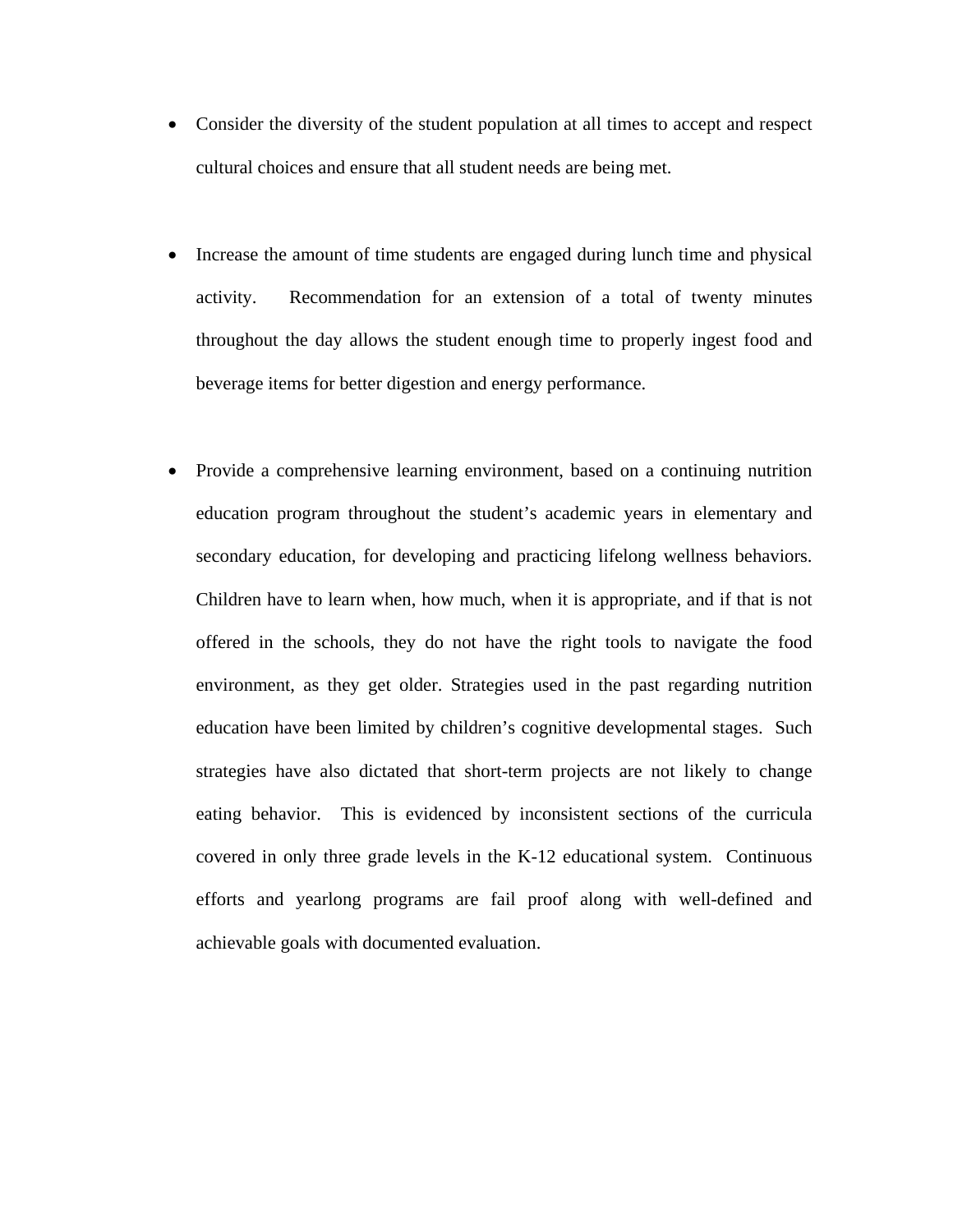• Provide routine preventive screening for overweight and obese students through the efforts of the school system at local and state levels. In addition, a health care provider (usually a school nurse) can keep the parents or guardians well informed

 of the progress of weight status via health card reports. Sharing this information is vital to awareness of the child's health risk. Health report cards are a valuable tool for schools to educate families.

- Establish a healthy weight program consisting of BMI surveillance, healthy report card feedback, collection of fitness data to institute a standard of acceptance into the next grade level. Specific training and guidelines to perform these functions will follow the same requirements for standardized testing of academic performance.
- Set a reasonable goal of 15 percent weight loss from baseline in any given academic year reducing the risk factors of some diseases. This reduction is achievable making this standard goal a feasible one.
- Educational plans should focus on providing a variety of foods, including a range of nutrient-dense healthy food and encouraging children to taste it. Engage in a healthy action plan on providing a selective choice of nutritional food items through efforts such as salad bars with a goal for student consumption of fruits and vegetables to five daily servings and participation in moderate physical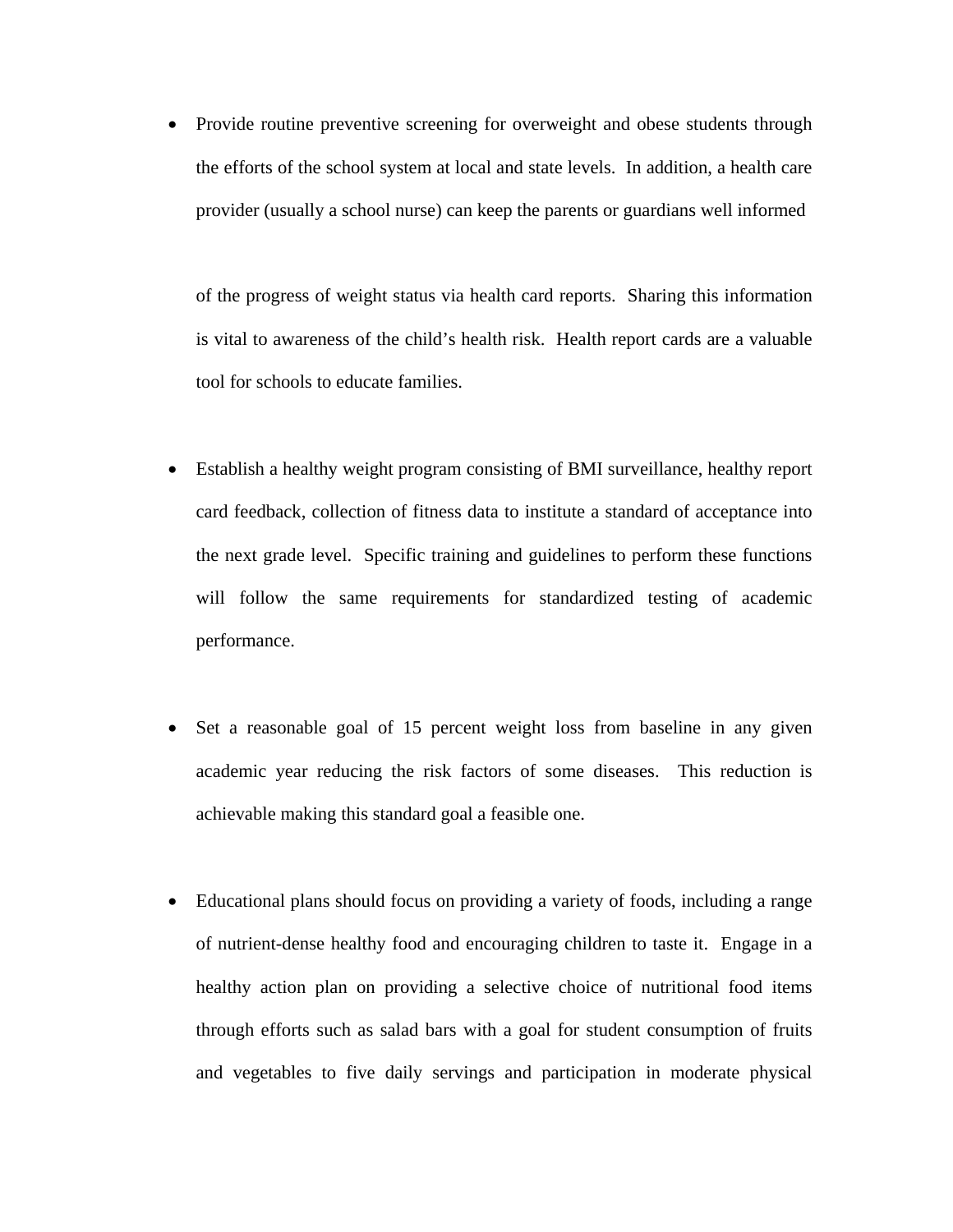activity for 30 minutes at least five times a week. Schools need to become the opportunity for children to learn positive things rather than to walk past the soft drink machines, vending machines, and go into the cafeteria that either has a fast food franchise in it. Cease the problem of unhealthy food costing so little and healthy food costing too much. The goal is to upset the economic scale and move forward to better eating.

- Initiate state programs to design an effective program utilizing the partnership of local universities and prevention research centers and schools of public health to employ a careful evaluation in determining what works or doesn't work.
- Promote recreational facilities by utilizing partnerships with parks and recreation departments in the local vicinity. This action assures social support for physical activity, individual adapted behavioral change, which is more of a clinical strategy and community-wide campaigns to promote physical activity.
- Eliminate the "pouring contract" in all schools. This exclusive contract with a soft drink company to stock vending machines is like putting a nail in the coffin. This widespread practice driven by schools' need for financial resources is a complete lack of state and federal funding support. It is plausible that legislature can come up with better funding schemes to help schools so that they do not resort to this measure in the first place. The focus should be on stopping the illusion of schools looking like pizza shops with books.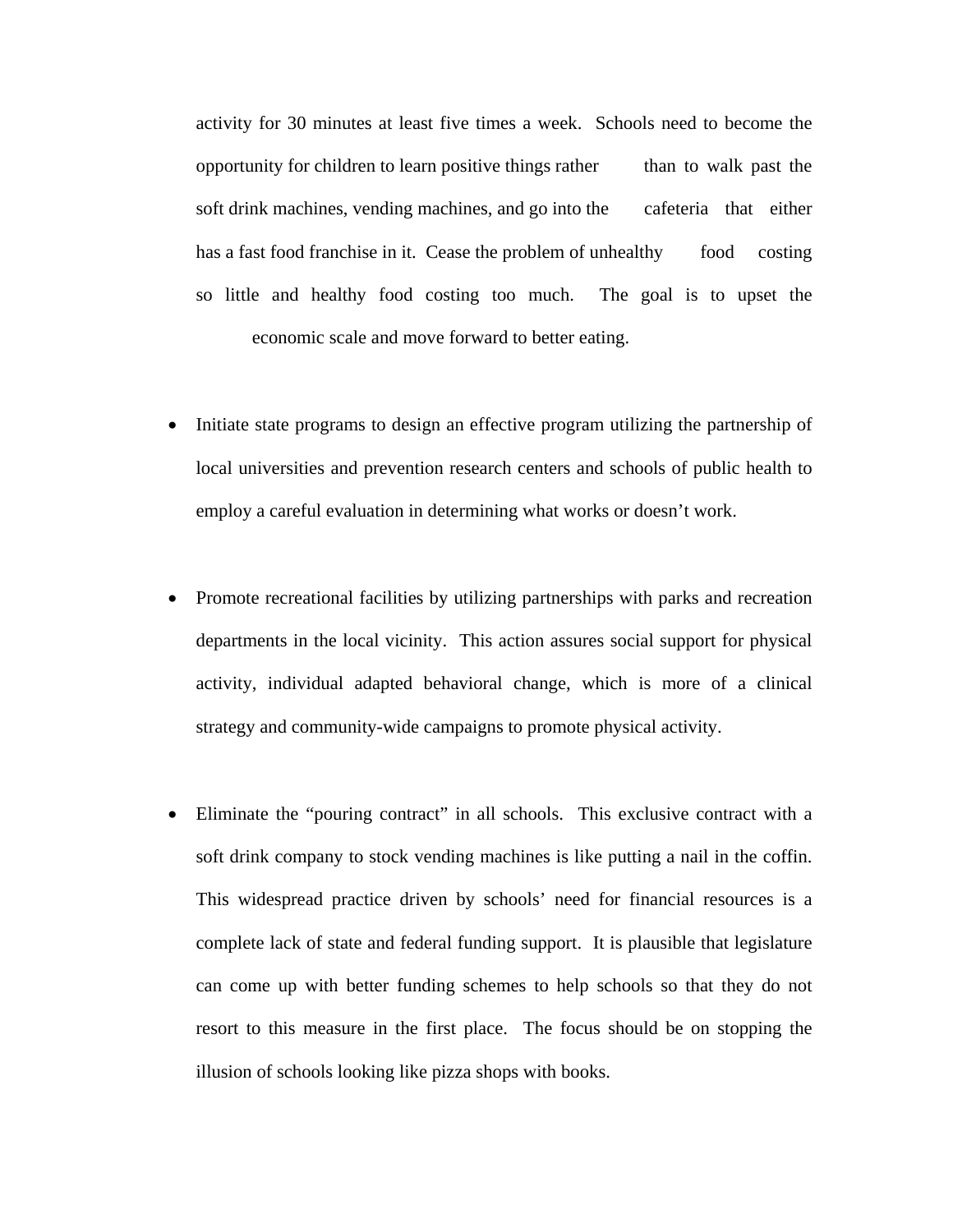- Establish a comprehensive youth assessment, which includes BMI, tests to assess cardiovascular fitness, muscle strength, muscular endurance, and body composition. Document these findings to create a foundation of credible research to favorably influence students' choices about nutrition and physical activity.
- Establish positive body images by providing advice and reassurance regarding the range of healthy and acceptable body weights and shapes, which could diminish the likelihood of eating disorders. These disorders can be crippling, and should not be ignored, but because obesity dwarfs these disorders in public health significance, critics in the eating disorders field should not hamstring the obesity effort. (Brownell 2003).

# **Conclusion**

 The interest in the topic of nutrition will increase once children grasp the concepts of direct and immediate perceivable benefit for themselves: better exercise performance and improved learning. Studies indicate that early childhood obesity is the most potent predictor of obesity five year later; suggesting that to be effective, intervention to prevent obesity in childhood and adolescence must begin at a very early age. (Salbe et al 2002).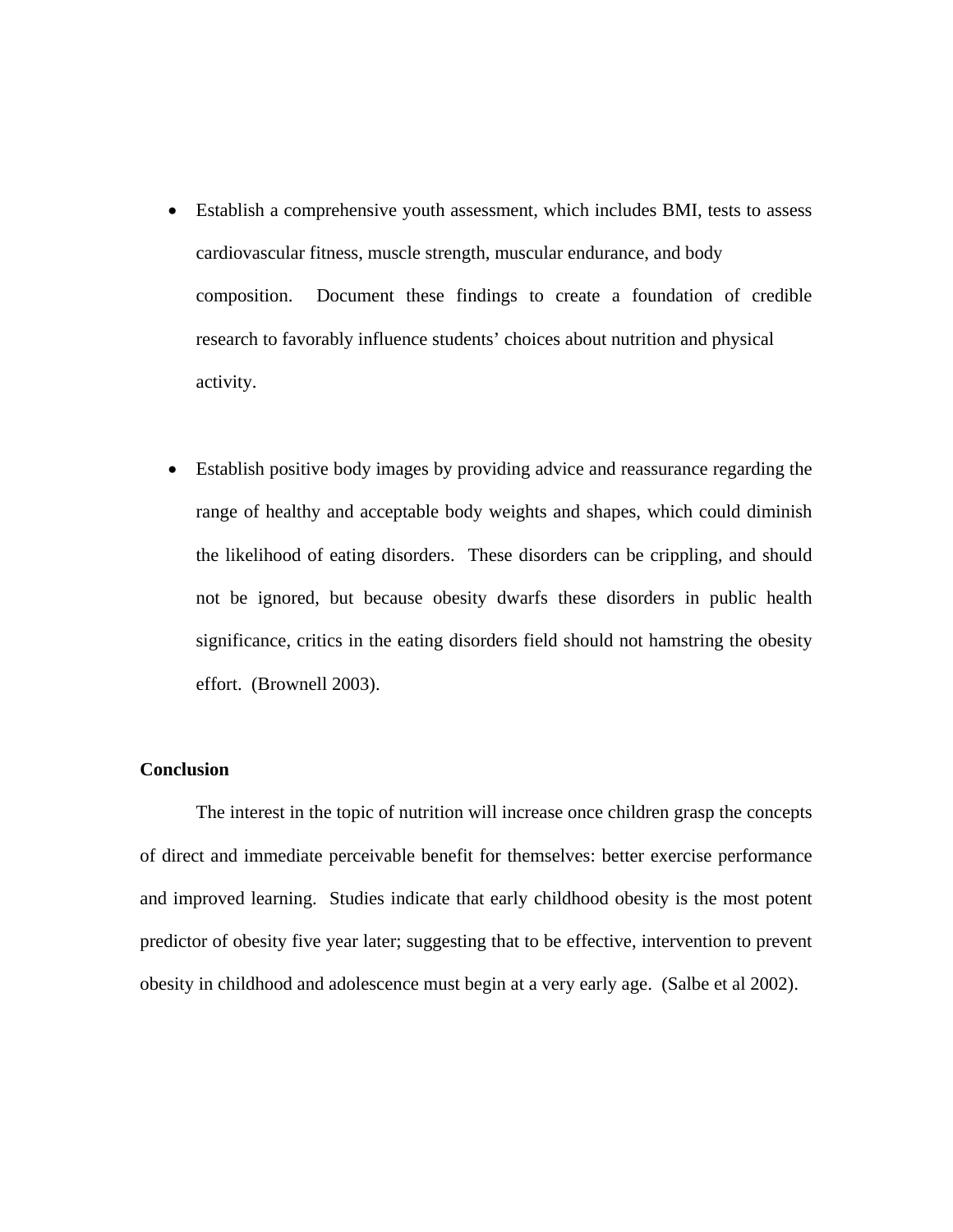The best way to combat overweight and obesity is to prevent it. A preventive approach, rather than one which targets weight management only after one or more disease-specific consequences has become established, offers the opportunity for restoration of a healthy weight before the co-morbidities associated with obesity become entrenched and target organ damage occurs.

 The painful aspects of obesity carry with it a huge amount of intense emotional suffering. Societies have a tendency to equate worthiness with personal appearance and slimness. The overall attitude of most is that obese individuals are gluttonous, lazy and stupid. Feelings of rejection, shame or depression are common. Obese children become targets of early and systematic discrimination. By the time they are teens, a negative self image is developed, and increased behavioral and learning difficulties are observed. Preventive measures can prohibit prejudice or discrimination in the school system, social situations and the eventual job market.

 Because of its complex etiology, no single approach to weight management is adequate. Considering that obesity is difficult to reverse and that weight reduction and maintenance or weight loss are complex tasks, emphasis should be on lifelong prevention through good nutrition and physical activity (Wellman et al 2002). People build brick walls of excuses as to why prevention of dietary change does not occur. These include the cost of healthier food, lack of access to healthier food and increased preparation time. The biggest reason, however, is the lack of nutritional knowledge to be the greatest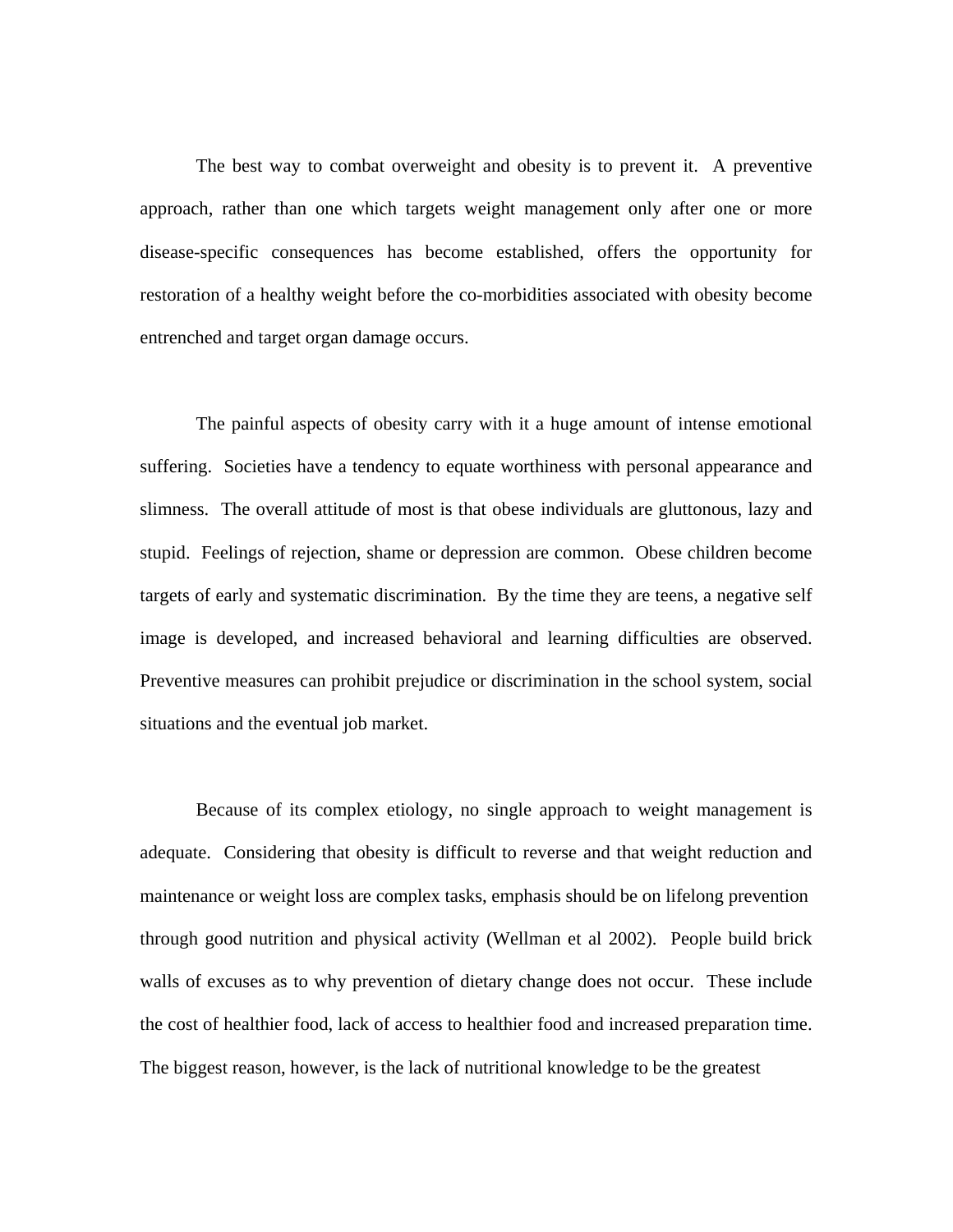barrier to change their diet. Children are too young to associate wrong food choices and physical inactivity with devastating consequences of multiple premature chronic health conditions. The adults in their lives take precautions to avoid other health crisis by immunizations, helmet laws, driver training classes, and security and safety instructions. Therefore, the obligation to avoid the public health ramifications of obesity is binding. From all implications health care and humanitarian costs, it is a price that we cannot afford (Chakravarthy 2003).

 Collecting and entering accurate height and weight data, calculating BMI percentile categories, and sending individualized information home is a major undertaking for many school systems. However, it is mandatory that all parties involved at the local, state and federal level be held accountable for the epidemic of obesity and the ever increasing burden on the health care system, strain on economic resources, and far-reaching social consequences.

 Government, schools, industry, academia, and foundations need to be stimulated to work cooperatively to solve the epidemic of obesity for the sake of our children. Do we really want the Federal Government involved in the business of health and education? The answer is yes because they can demonstrate both leadership and, through legislation, a coordination, a highlighting and spotlighting of the problem and potential solutions.

 The World Health Organization has declared that obesity is set to become the largest disease of the century. It is appropriate for the Government to carefully examine the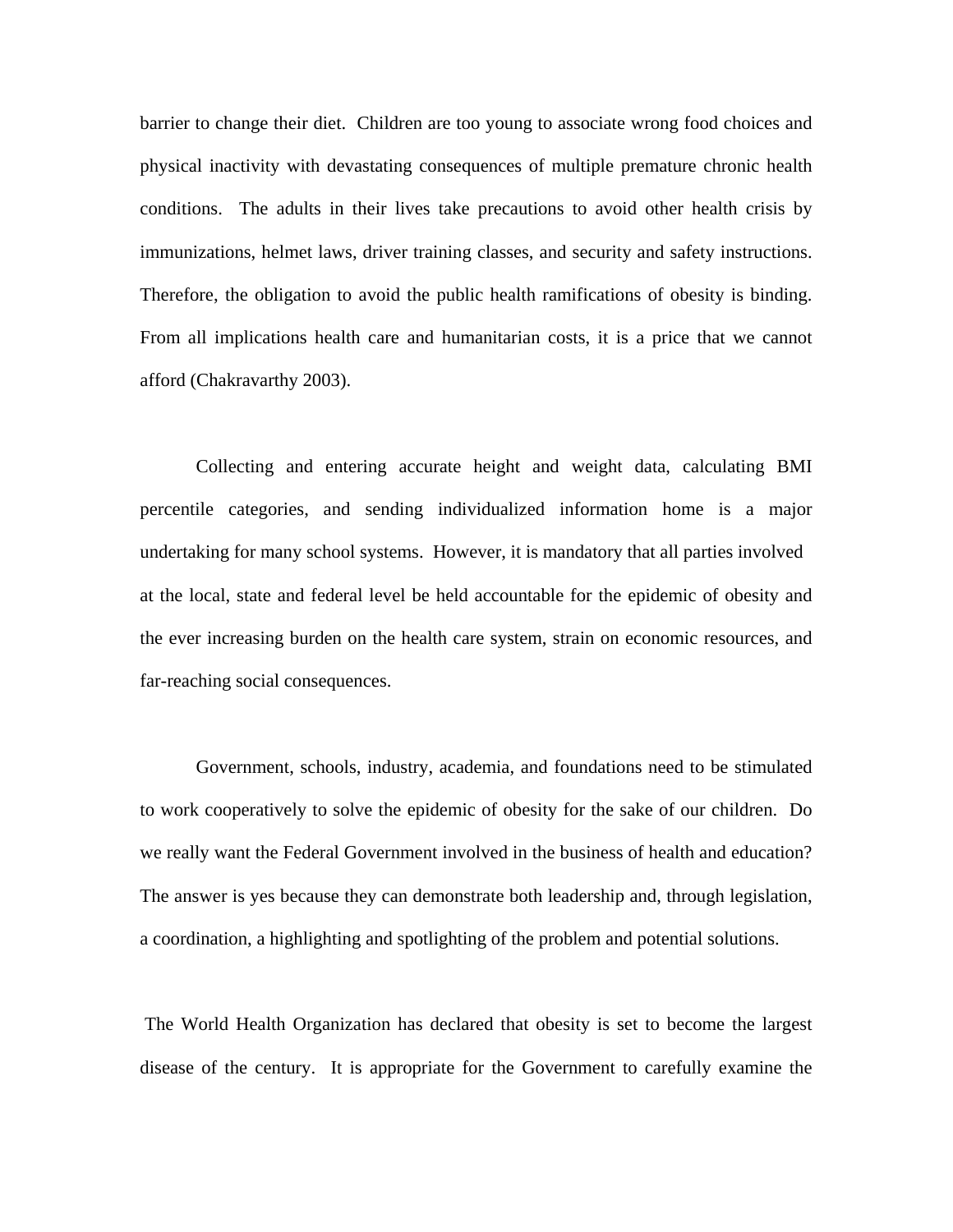causes of the problem and to enact programs and incentives which will encourage healthy eating and healthy levels of physical activity. To do otherwise is to tolerate the continuing increases in heart disease, cancer, stroke, and Type II diabetes, as well as the associate fiscal cost of obesity.

 Interference in private lives is a political "hot potato". What is difficult to understand is why anyone would question a policy in which the outcome is the personal choice of living healthy. Why would an individual deny himself or herself the opportunity to live a happy, disease-free life? Offering a range of solutions while maintaining the grandeur of personal choice is the ultimate goal. Nothing gets taken away except harmful foods and what is given is an armload of information to make sensible choices. Regulating private behavior prompts a distinctive political process. To place an issue on the political agenda, advocates must persuade others that private behavior holds important public judgment that may complicate the situation or make the intended result more difficult to achieve. The epidemic of obesity certainly falls into this category. Although regulating private behavior, like everything else in American politics often bogs down legislature stalemate. (Kersh et al 2005).

Nutrition educators, teachers and parents should examine the important role they play in modeling positive eating behavior. Those that interact with young people on food

and nutrition issues must consider their own body image and self-esteem. Specialized training must provide information and activities that focus on healthy body image, shape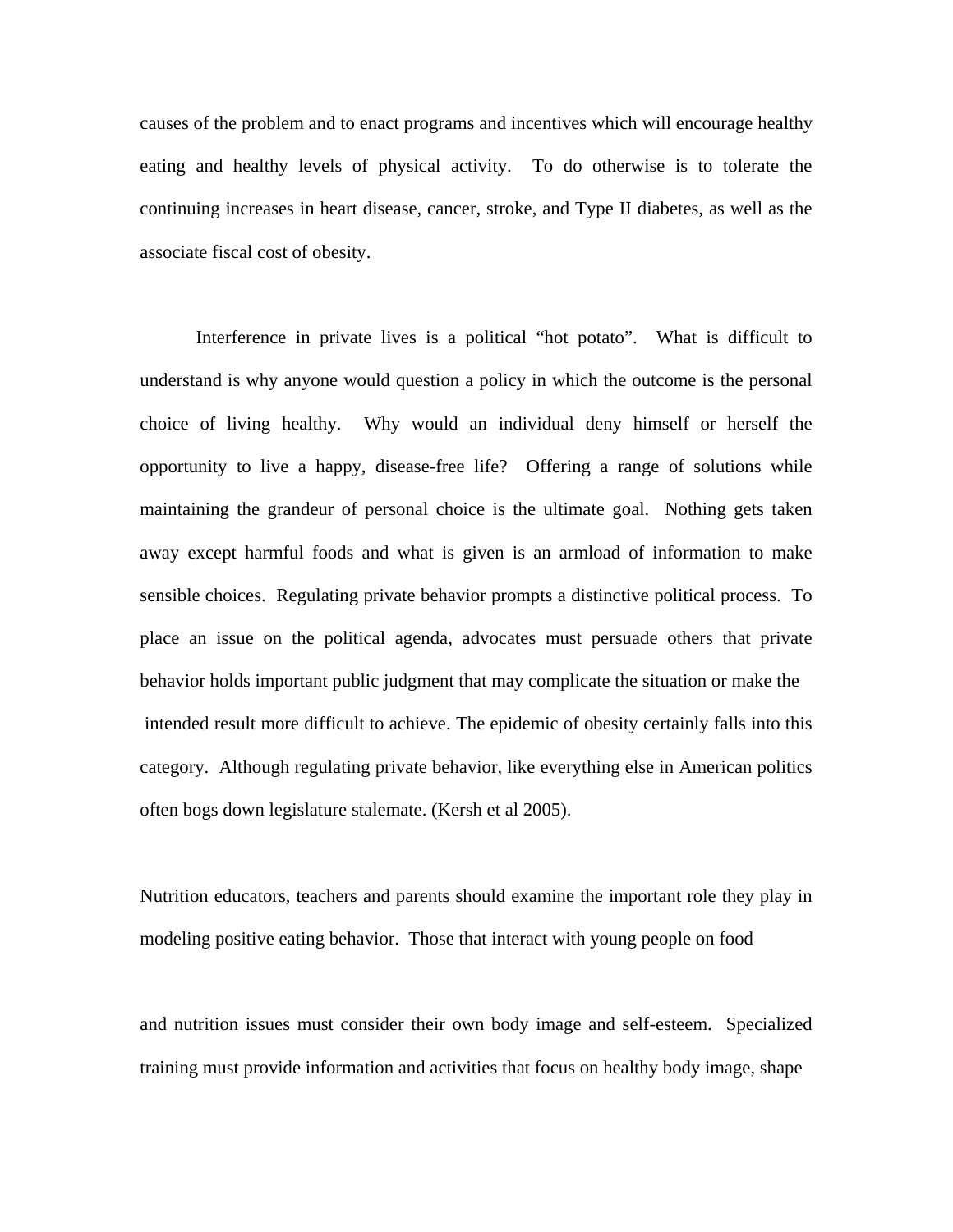and normal growth patterns throughout the lifespan. More importantly, if we expect children to follow an effective health plan there must be strict regulations of those influential people in their lives about healthy appearances.

 Lastly, if we, as adult contributors of society, hold any hope for the future of our children's health, it is time to seriously take action. The educational system, with the support of the government, expects every child to meet testing standards to prove that years of homework and sitting in the classroom have paid off. The same type of requirement will benefit the health and welfare of the child by maintaining the recommended weight and avoid the continuous trend of obesity. Schools provide the ideal vehicle for the delivery of interventions for childhood obesity. Policy change can and does occur within a social, economic and political context. Calling for standards in health for children refers to a new direction in policy change. This paradigmatic policy change involves conflict, government interaction, private behavior and success in all children. One cannot argue that nutritious food and exercise will improve a child's performance in school and their overall health.

#### **References**

Abel-Hamid T., *The Obesity Problem: Is It a State In Mind?* 2003. Paper presented at The 21<sup>st</sup> International Conference of The System Dynamics Society, 1-27.

Bryant T., *Role of Knowledge in Public Health and Health Promotion Policy Change* 2002, Health Promotion International 17 (1): 89-98.

Chakravarthy M.V. and Booth F.W., *Inactivity and Inaction; We Can't Afford Either*, Archives Pediatrics and Adolescent Medicine 2003; 157: 731-732.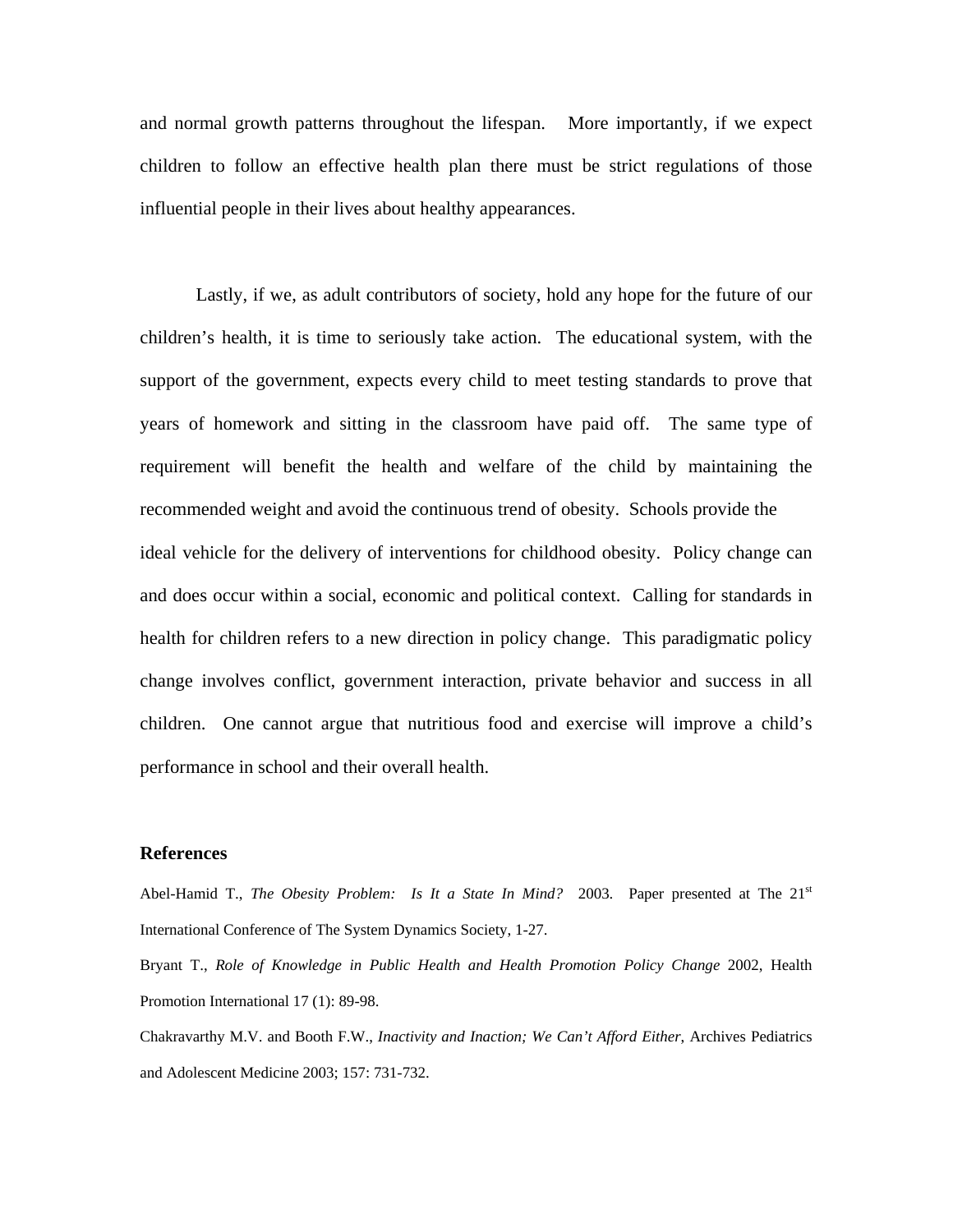Chomitz V., Collins J., Kim J., Kramer E. et al *Promoting Healthy Weight Among Elementary School Children Via A Health Report Card Approach*, Archives Pediatrics and Adolescent Medicine 2003; 157: 765-772.

Day N., Dunt D., and Perkis J*., Evaluation of a Community-Based Health Promotion Program Supporting Public Policy Initiatives For a Healthy Diet*, Oxford University Press 1999 14 (4): 318-327.

Dietz W., *Health Consequences of Obesity in Youth: Childhood Predictor of Adult Disease*, Pediatrics 1998; 101: 518-525.

Ebbeling C.B., Sinclair K.B., Pereira M.A., Garcia-Lago E. et al, *Compensation For Energy Intake From Fast Food Among Overweight and Lean Adolescents*, Journal of American Medical Association 2004; 291: 2828-2833.

Elmore R., *Testing Trap*, Harvard Magazine 2002.

Fontaine K.R., Redden D.T., Wang C., Westfall A.O. et al, *Years of Life Lost Due To Obesity*, Journal of American Medical Association 2003, 289 (2): 187-193.

Gidding S.S., Leibel R.L., Daniels S., Rosenbaum M. et al, *Understanding Obesity In Youth*, Circulation 1996; 94: 3383-3387.

Glewwe P. and King E.M., *The Impact of Early Childhood Nutritional Status on Cognitive Development: Does The Timing of Malnutrition Matter*, The World Bank Economic Review 2001; 15 (1): 81-113.

Hawks S.R., Madanat H.N., Merrill R.M., Goudy M.B. et al, *A Cross-Cultural Analysis of Motivation For Eating As a Potential Factor In The Emergence of Global Obesity: Japan and the United States*, Oxford University Press 2003; 18 (2): 153-162.

Kersh R., and Morone J., *Obesity, Courts and The New Politics of Public Health*, Journal of Health Politics, Policy and Law 2005; 30 (5): 840-864.

Kubik M.Y., Lytle L.A., Story M., *School wide Food Practices Are Associated With Body Mass Index in Middle School Students*, Archives of Pediatrics and Adolescent Medicine 2005; 159: 1111-1114.

Lumeng J.C., Appugliese D., Cabral H.S., Bradley R.H. et al, *Neighborhood Safety and Overweight Status in Children*, Archives of Pediatrics and Adolescent Medicine 2006; 160: 25-31.

Meerschaert C.M., *A Call To Action; Seeking Answers to Childhood Weight Issues*, Today's Dietician 2004; 32-25.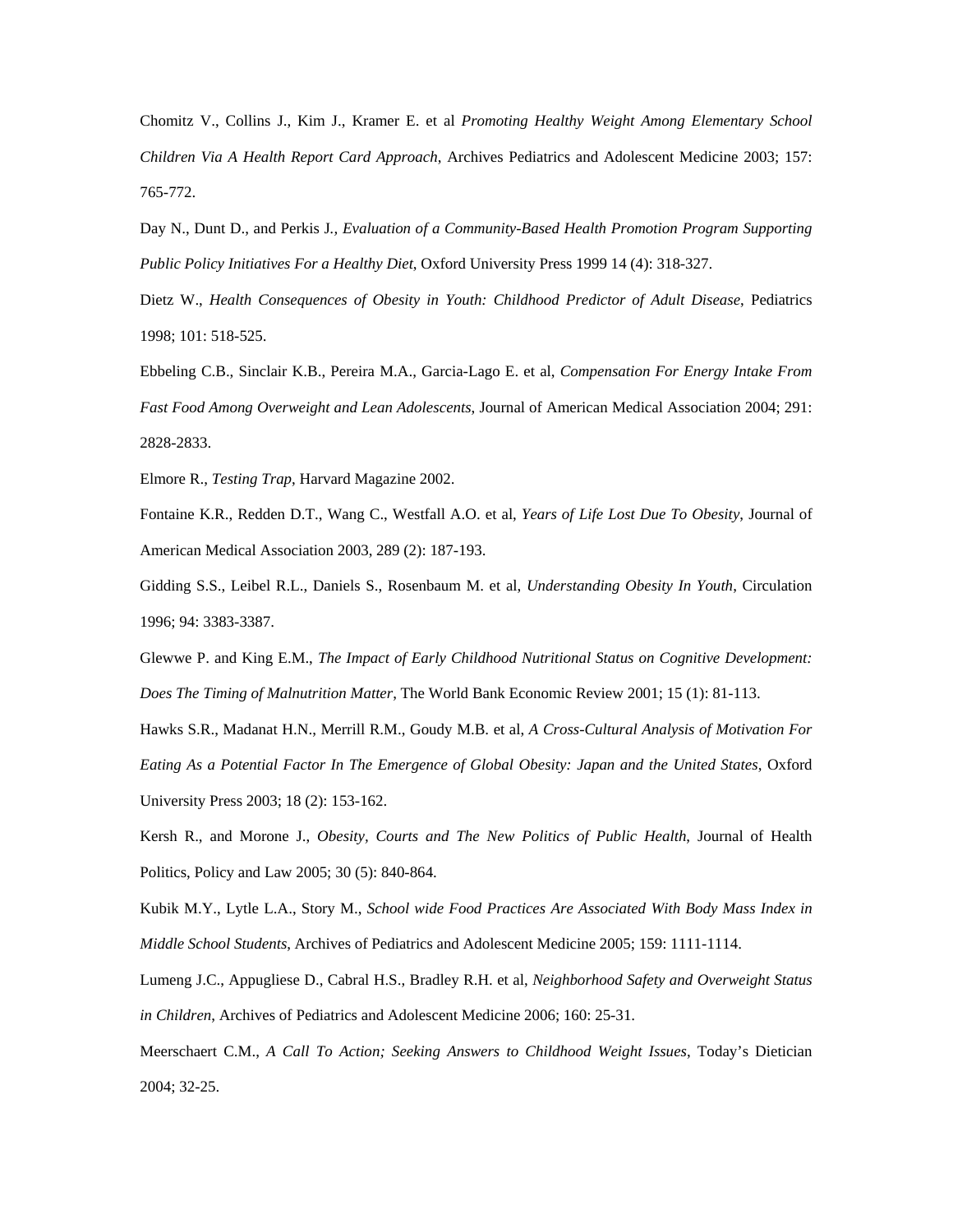Moore H., Adamson A., Gill T., and Waine C., *Nutrition and Health Care Agenda: A Primary Care Perspective*, Family Practice 2000; 17 (2): 197-202.

Perone, V., *On Standardized Testing*, Childhood Education 1991: 132-142.

Peterson B. and Neill M., *Alternatives to Standardized Tests*, Rethinking Schools 1999; 13 (3).

Peters J.C., *Social Change and Obesity Prevention; Where Do We Begin?* Nutrition Today 2004.

Prentice R.L., Willet W.C., Alberts D., Bernstein L. et al, *Nutrition and Physical Activity and Chronic Disease Prevention; Research Strategies and Recommendations*, Journal of National Cancer Institute 2004; 96 (17): 1276-1287.

Rask-Nissial L., Jokinen E., Terho P., Tammi A. et al, *Neurological Development of 5-Year-Old Children Receiving A Low-Saturated Fat, Low-Cholesterol Diet Since Infancy*, Journal of American Medical Association 2000; 284: 993-1000.

Salbe A.D., Weyer C., Lindsay R.S., Ravussin E. et al, *Assessing Risk Factors For Obesity Between Childhood and Adolescence: I, Birth Weight, Childhood Adiposity, Parental Obesity, Insulin, and Leptin*, Pediatrics 2002; 110: 299.306.

Story M.T., Neumark-Stzainer D.R., Sherwood N.E.,Holt K. et al, *Management of Child Adolescent Obesity: Attitudes, Barriers, Skills, and Training Needs Among Health Care Professionals*, Pediatrics 2002; 110: 210-214.

Troiano R.B. and Flegal K.M., *Overweight Children and Adolescents: Description, Epidemiology, and Demographics*, Pediatrics 1998; 101 (3): 497-504.

Vastag B., *Obesity Is Now on Everyone's Plate*, Journal of American Medication Association 2004; 291: 1186-1188.

Warren J.M., Henry C.J.K., Lightowler H.J., Bradshaw S.M. et al, *Evaluation of a Pilot School Programme Aimed at The Prevention of Obesity In Children,* Oxford University Press 2003; 18 (4): 287-296.

Wellman N.S. and Friedberg B., *Causes and Consequences of Adult Obesity; Health, Social and Economic Impacts in The United States*, Asia Pacific Journal of Clinical Nutrition 2002; 11 (8): 705-709.

Westenhoefer J., *Establishing Good Dietary Habits – Capturing The Minds of Children*, Public Health Nutrition 2001; 4: 125-129.